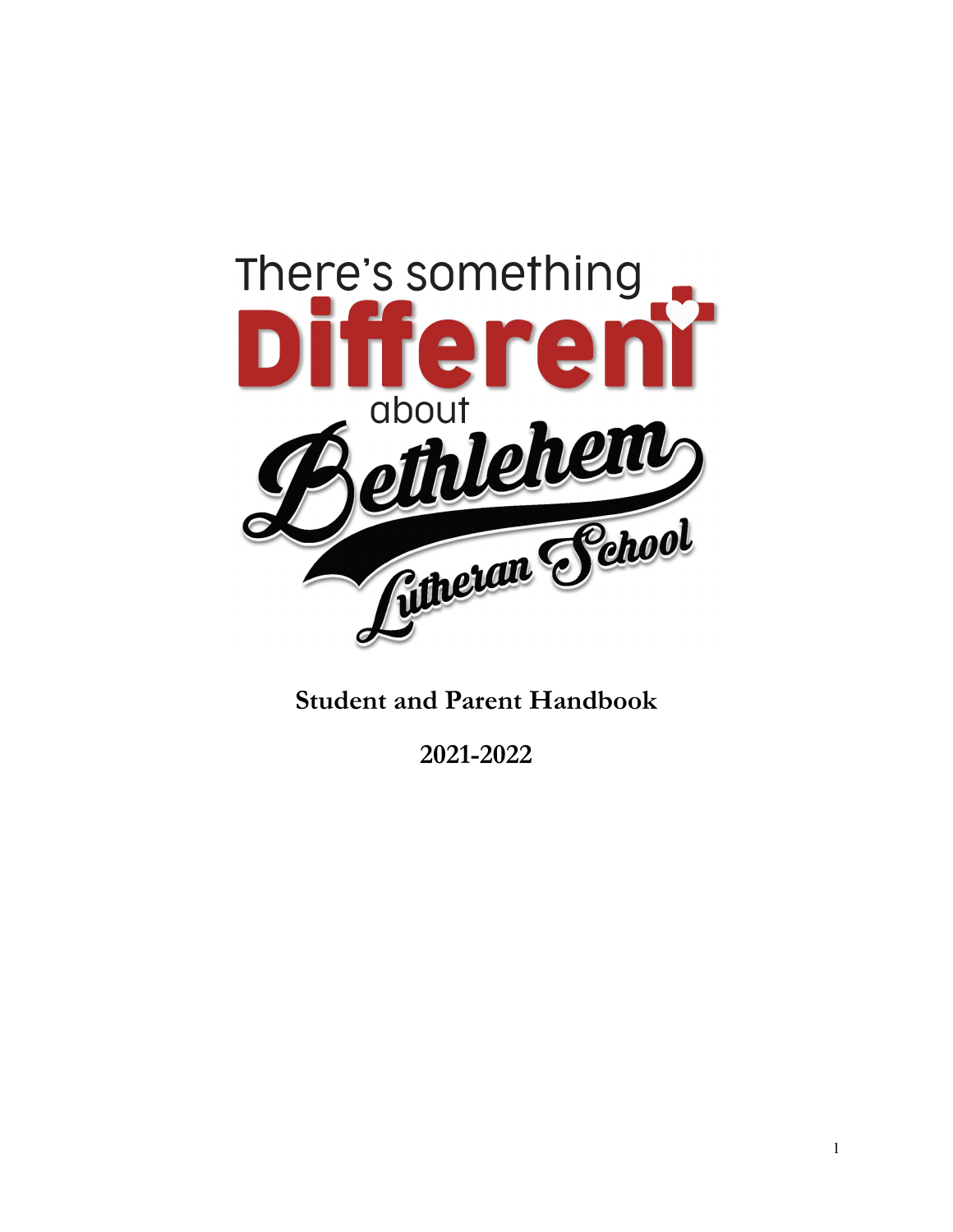# **Table of Contents**

| 1. |  |
|----|--|
| 2. |  |
| 3. |  |
| 4. |  |
| 5. |  |
| 6. |  |
| 7. |  |
| 8. |  |
| 9. |  |
|    |  |
|    |  |
|    |  |
|    |  |
|    |  |
|    |  |
|    |  |
|    |  |
|    |  |
|    |  |
|    |  |
|    |  |
|    |  |
|    |  |
|    |  |
|    |  |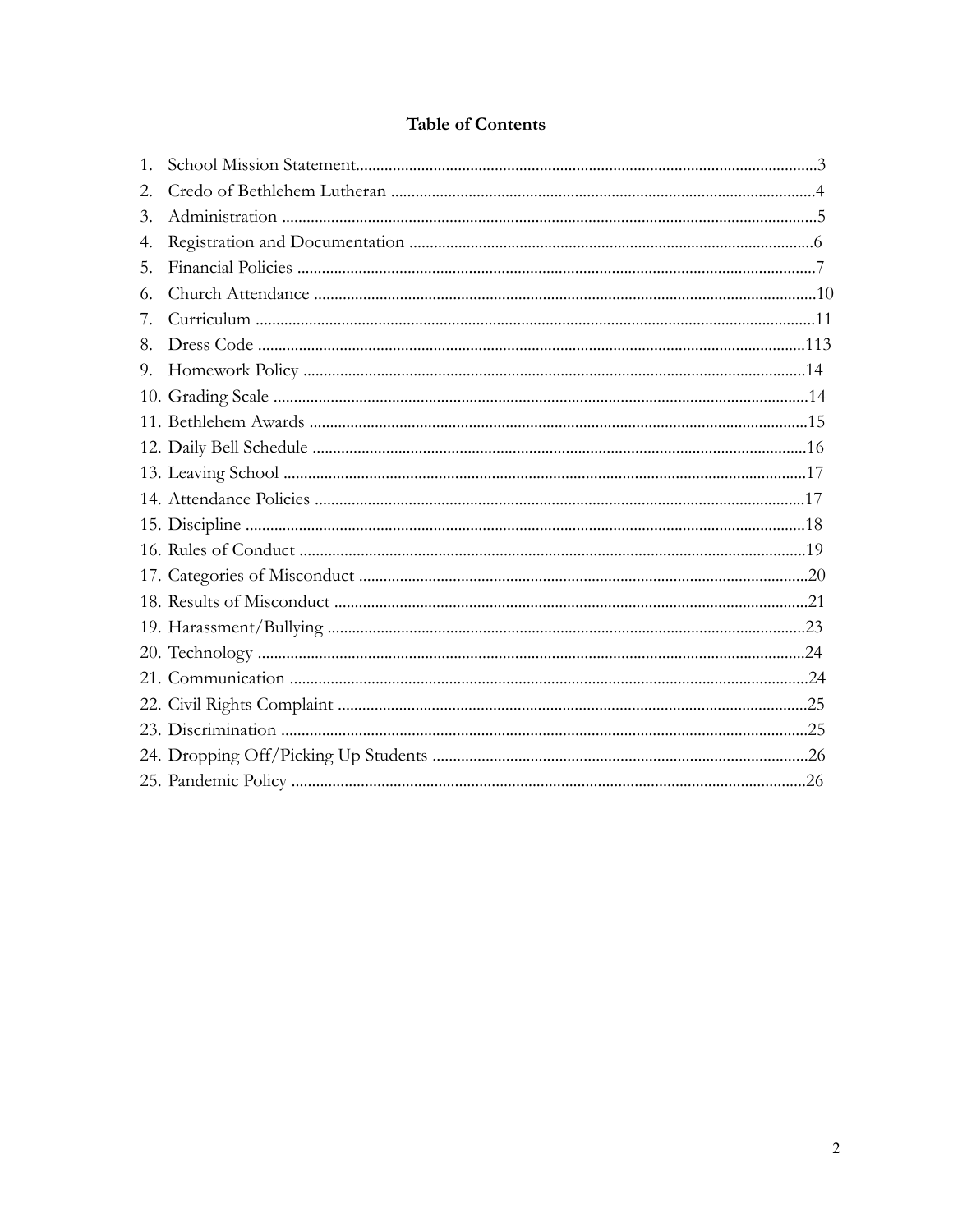# Bethlehem Lutheran Church & School

**Our Vision:** Changing Lives through Christ

**Our Mission:** Sharing Christ's Love & Caring for all People

## **School Mission Statement**

At Bethlehem, we are more than a school, we are family!

Proverbs 22:6 says "Train up a child in the way he should go; even when he is old he will not depart from it."

We partner with families to educate, engage, encourage, and empower our children both in the Christian faith and through excellence in learning.

We want every child to:

**BELIEVE** in the amazing love of Jesus Christ, Our Savior **LEARN** in an environment of academic excellence **GROW** in both knowledge and as bold defenders of the Christian faith; and **LEAD** in their family, community, and world.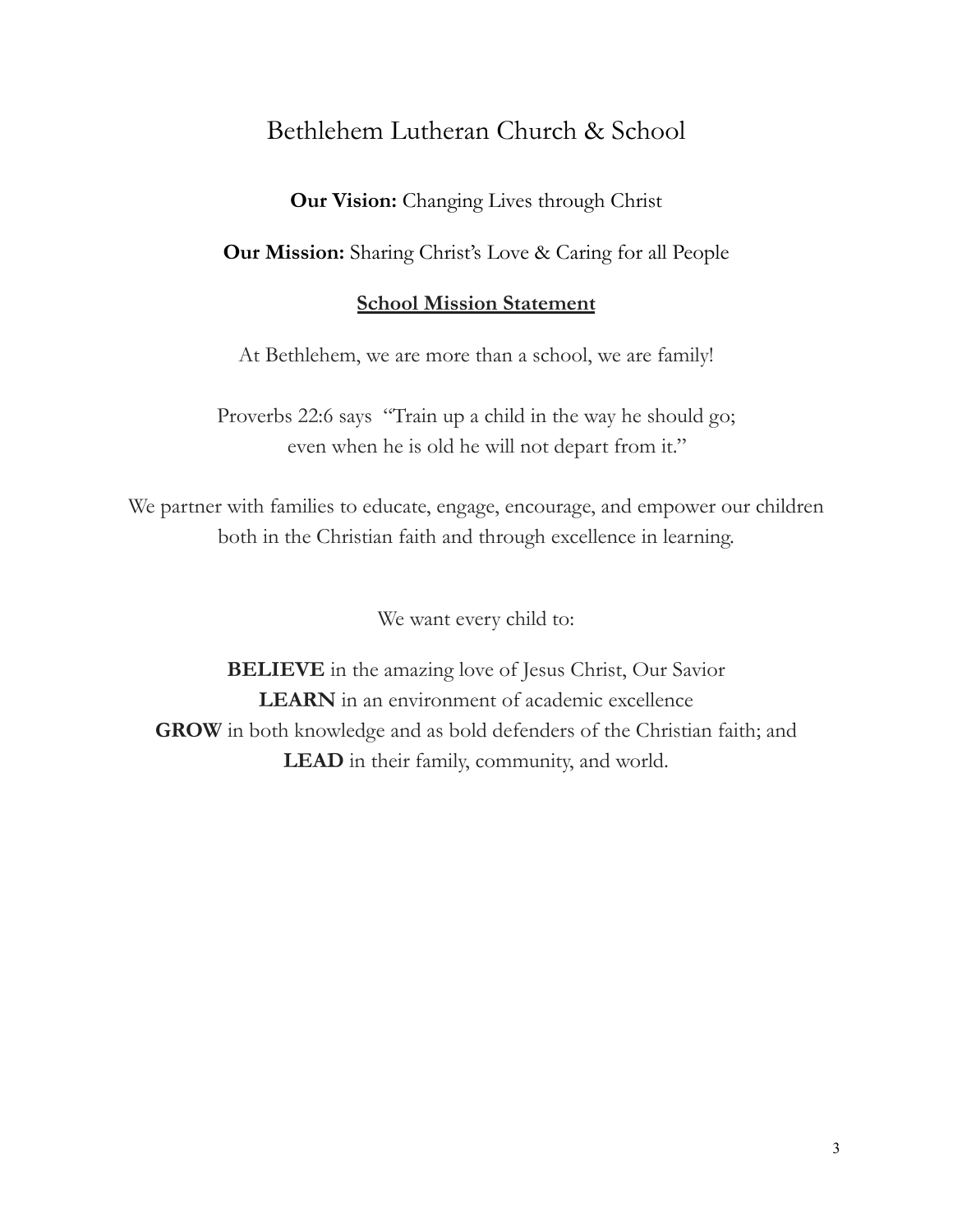## **STATEMENT OF PHILOSOPHY**

Bethlehem Lutheran School strives to develop a Christ-centered educational environment focused on academic excellence that will permeate each child's life. The school assists families in carrying out the vision and mission of the church. Bethlehem Lutheran School is a unique Christian community which fosters the spiritual, moral, intellectual, social, emotional, artistic, and physical growth of children in a spirit of forgiveness and love. This spirit finds its roots in the Gospel that Jesus Christ is the Promised Savior who died and rose so that all people might serve our Lord faithfully and live with Him eternally. Faith and the Christian life come by the power of the Holy Spirit.

At Bethlehem Lutheran School, God's Law and Gospel are vital components of all aspects of life and learning. Christian education occurs daily in all subjects and activities. Christian teachers who are academically prepared and state certified are committed to using effective, best practice teaching and learning methods and materials to foster the Christian education of all children. The school community worships frequently, and through projects and the Christian life, witnesses our faith to the community. As members of the body of Christ, the school community, supports, encourages, admonishes, and witnesses to one another. In a variety of ways, acts of Christ-like compassion and love for all people are encouraged.

## **CREDO OF BETHLEHEM LUTHERAN SCHOOL**

**WE BELIEVE** that Christian education is a vital aspect of God's mission -- to make disciples of all men -- commanded by Him to the church through the Great Commission. Matthew 28:19-20; Mark 16:16; Acts 1:8

**WE BELIEVE** that the purpose of Christian education is to teach the Christian faith through instruction in God's Word as found in Holy Scripture, and learning to live a life of discipleship. Matt. 7:24; John 1:12.

**WE BELIEVE** that God's people need to learn their proper relationship to God and their fellow man. Eph. 4:7-16; John 13:35; Gal. 6:10; Mark 10:42:44

**WE BELIEVE** that effective Christian education is carried on through high quality learning programs that relate the Christian faith to all activities and areas of life. I Corinthians 14:40

**WE BELIEVE** in a strong emphasis on developing Christ centered morally responsible citizens for this life, and on nurturing of souls on their path to eternity. Hebrews 10:24-25

**WE BELIEVE** that a Christian educator is committed to provide, to the best of his ability, a complete education for God's people by meeting their spiritual, mental, social, physical, and emotional needs. Gen. 2:7, Matt. 4:4.

**WE BELIEVE** that the uniqueness of our Christian education rests in this: Christian education views the student through the cross of Christ; Christian education has the Father's given reasons for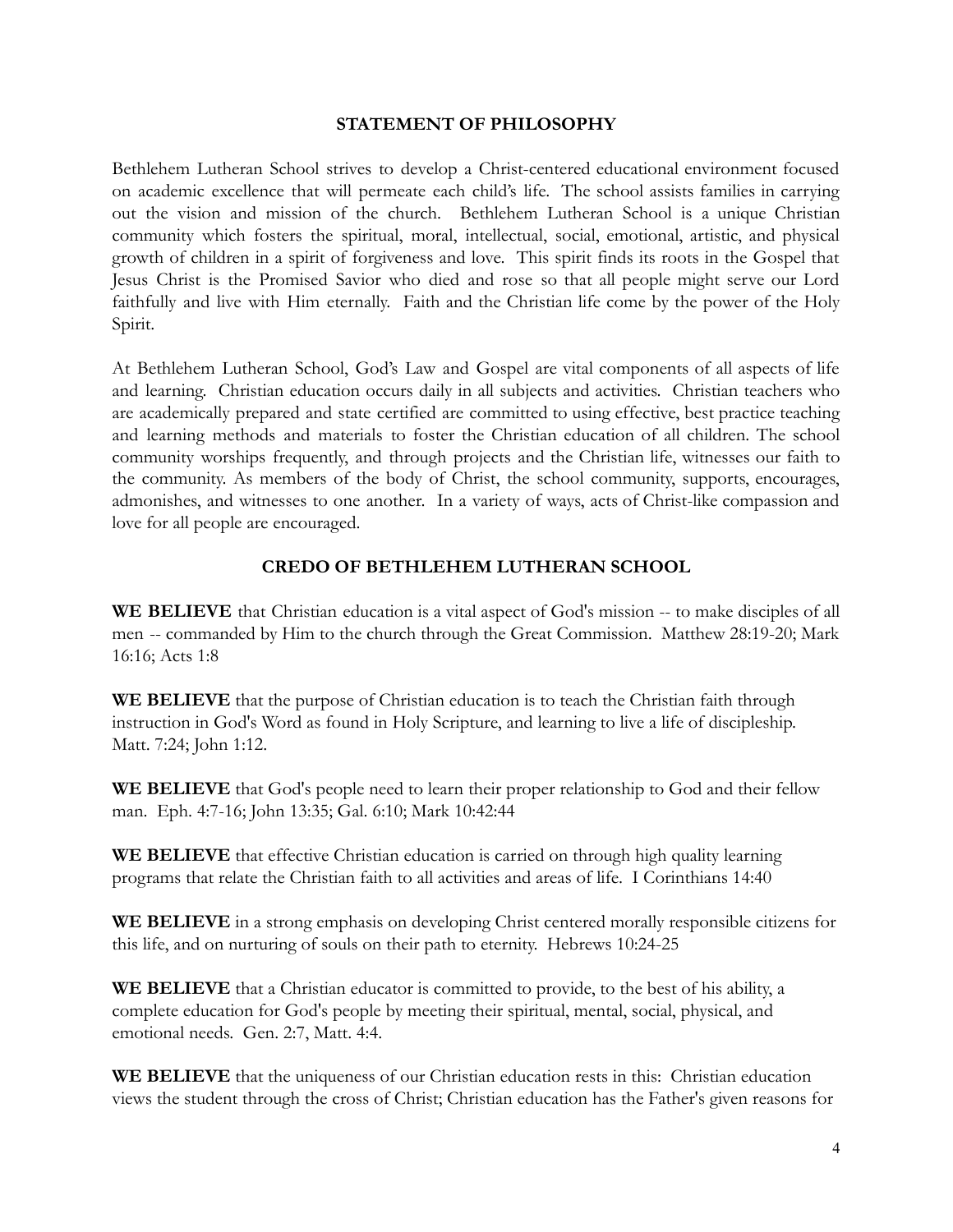educating man. Prov. 22:6, Is. 54:13. Christian education is empowered by the spirit for accomplishing its purpose. John 20:21-23

**WE BELIEVE** that Bethlehem Lutheran School's uniqueness lies in the fact that this Lutheran school tries to meet the learner's needs in a single school setting, striving to combine Church, school, and family into one strong working unit.

**WE BELIEVE** that a program of Christian education built on a philosophy flowing from a distinct theology must also determine the precise objectives of its curriculum on the basis of the physical, mental, social, and spiritual forces and needs of the local, national, and world communities -- a Christian worldview for Christian education.

**WE BELIEVE** that the **FAMILY** exerts the basic influence on the child's total education, and that the Church and school must equip adults for their important role in Christian education.

# **CHRISTIAN HOME**

While Bethlehem Lutheran School provides a program for systematic Christian instruction for its children, it does not intend to remove any obligation from the parents. We believe the primary responsibility for raising up and training a child comes from the home. Daily devotions and prayer, personal interest in church and school activities, and weekly church attendance are all ways parents can be excellent models of Christian living and influence the overall spiritual growth and training of a child.

We believe parents are the primary faith teachers. It is important for parents to take an active role in their child(ren)'s spiritual growth and educational journey. A positive home to school relationship is key to a child's overall success in school.

# **ADMINISTRATION**

Bethlehem Lutheran School was established in 1916. Bethlehem is a part of the Michigan District of the Lutheran Church Missouri Synod. Bethlehem follows curricular standards comparable to public schools, but strives to maintain the foundation of our mission by embedding a biblical worldview in all that we do. National Lutheran Schools Accreditation accredits Bethlehem Lutheran School. Accreditation was received in May, 2019.

Bethlehem Lutheran Church has delegated the responsibility for the operation of the school to the Head Pastor and Principal.

The Board of Day School formulates, implements, supervises, and evaluates all policies that pertain to the operation of the school. The principal is the administrative agent of the congregation and is responsible for the day-to-day operation of the school.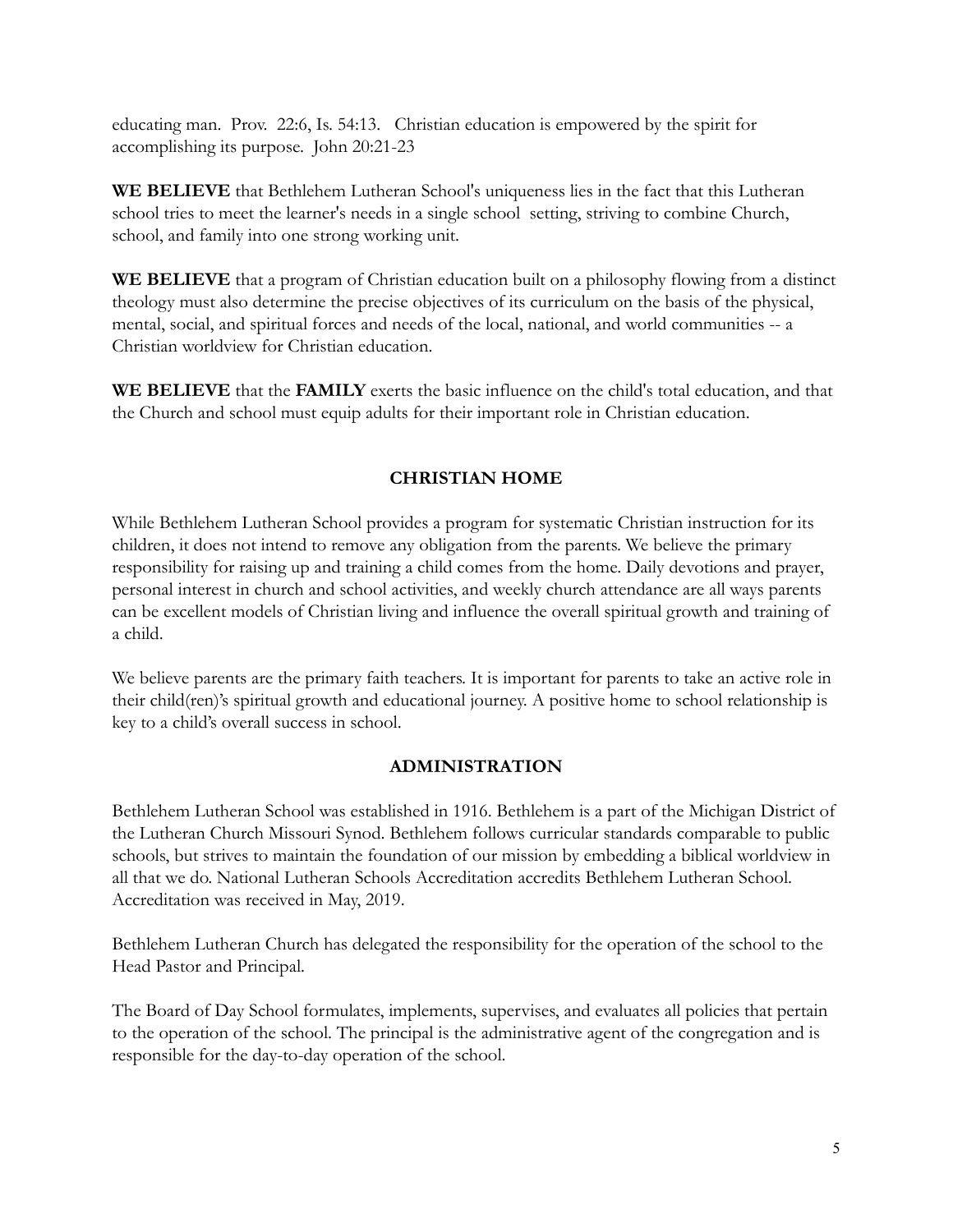#### **FACULTY**

Teachers at Bethlehem Lutheran School are certified by the Michigan Department of Education as required by state law. In addition, some of the teachers are certified by the Lutheran Church Missouri Synod. A number of faculty members have earned graduate degrees and all of the staff are lifelong learners participating in continuing education courses along with professional development workshops and seminars. Our highly qualified, loving faculty and staff members possess a true passion for sharing the gospel through Christian education. Every student is treated individually and cared for as one of our own.

#### **WHO WE SERVE**

Bethlehem Lutheran School is the primary mission of the congregation of Bethlehem Lutheran Church. We offer our Christ-centered education to as many students as we can accommodate. To keep within best practices of effective classroom instruction, the following parameters have been set for each grade:

> Kindergarten-20:1 Student to teacher ratio 1<sup>st</sup>-3<sup>th</sup> Grades-20:1 Student to teacher ratio 4 th -8th Grades-25:1 Student to teacher ratio

(Adjustments to these limitations can be made when deemed necessary by the building principal.)

#### **AGE**

As required by state law, children enrolling Kindergarten must be five years old on or before September 1<sup>st</sup>. Those entering first grade must have reached their sixth birthday on or before September 1<sup>st</sup>. If students do not meet the September deadline but turn 5 or 6 before December 1, a waiver may be granted if both the school and parents are in agreement.

#### **REGISTRATION DOCUMENTATION**

State law requires us to see a copy of the child's birth certificate at the time of registration for Kindergarten. Specific immunizations and prior school records must also be on file at the time of registration. Bethlehem will send a Release of Records form requesting all records (CA 60, Achievement Tests, Special Education Evaluation, etc.) from the previous school. Acceptance is conditional upon the receipt of these records and indication of probable success in the grade for which the student is enrolling. Bethlehem Lutheran School has all rights to the final approval of student enrollment and registration requirements. All required forms must be completed and signed prior to a child attending class.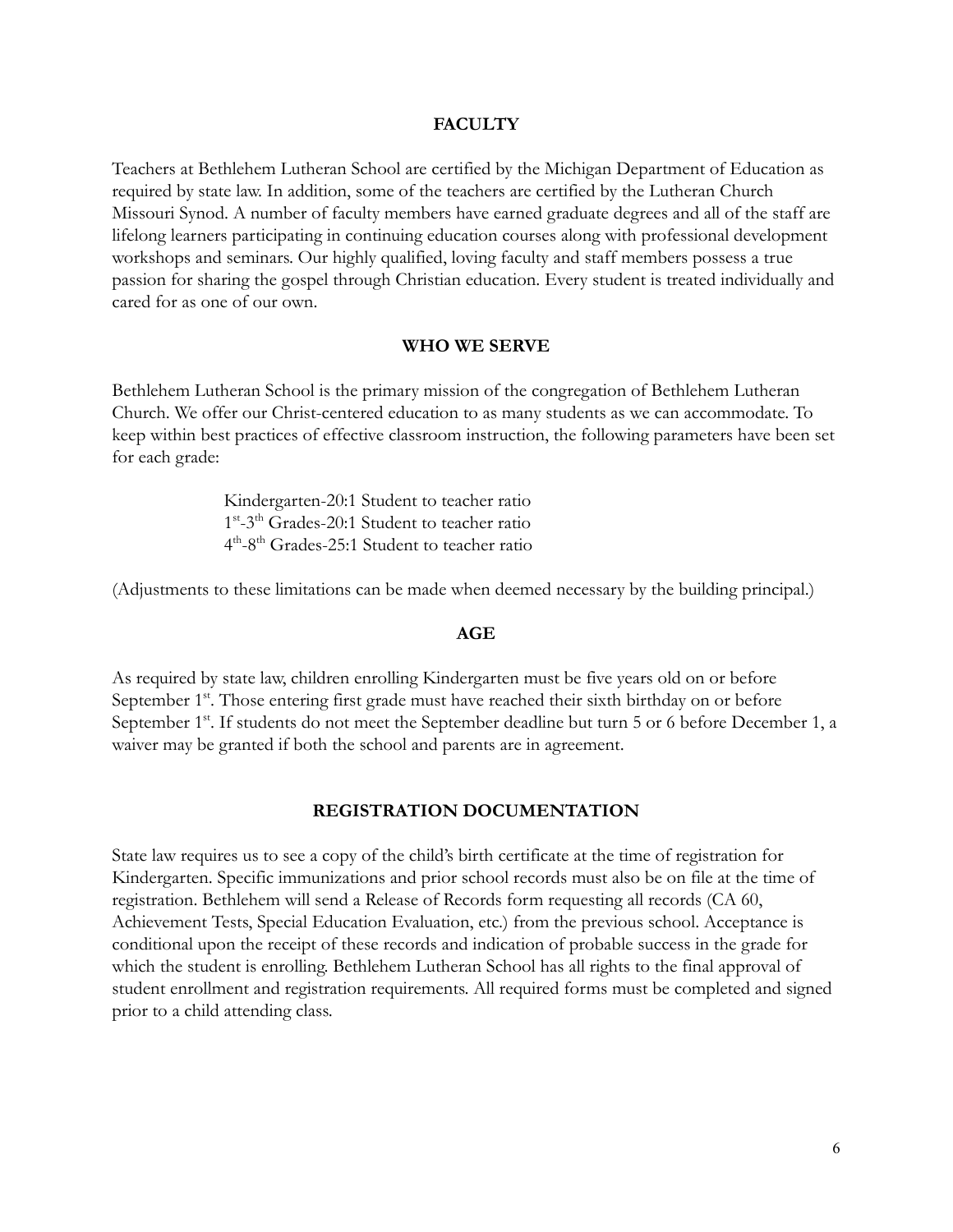## **REGISTRATION FEES**

At the time of initial enrollment and/or registration, all families will pay a family registration fee. Additional fees may apply for materials based on each grade level. Fees must be paid on the day of registration. Students will not be placed on classroom rosters until these fees have been paid. Registration fees are Non-Refundable.

## **IMMUNIZATION**

The parent/guardian of a child enrolling in a school for the first time must submit a certificate showing required immunizations have been given; or a physician-signed waiver that the required immunizations could not be given because of medical contraindications; or a parent/guardian signed waiver that for religious or other reasons the immunizations have not been given (The Revised School Code (Excerpt), 380.1177). Additionally, all other state requirements regarding current up-to-date immunization schedules are required. **As of 2015, the waiver must be presented to the Saginaw County Health Department and a copy must be given to the school office.**

### **FINANCIAL POLICIES**

## **Families of returning students MUST submit their Financial Aid Application by May 1st to guarantee eligibility for financial aid consideration.**

- Financial grants will be awarded strictly based on proven financial need.
- Families with any remaining balances from previous school years will not be re-enrolled unless balances are paid in full.
- Family fee MUST be paid on or by registration day.
- The registration fee includes the following: Administrative Costs, Books & Materials, Technology Fees, Assessment Fees
	- o K-8 Family Fee-\$425 before August 1, \$500 after
	- o Families with ONLY a preschool student- \$100
	- o Registration Fees are NON-REFUNDABLE
- Band/String Fees of \$85 will still apply and must be paid at registration. All other fees (lunch, latchkey, field trips) can be paid in a timely manner throughout the school year.
- All other student costs/fees are included in per student tuition.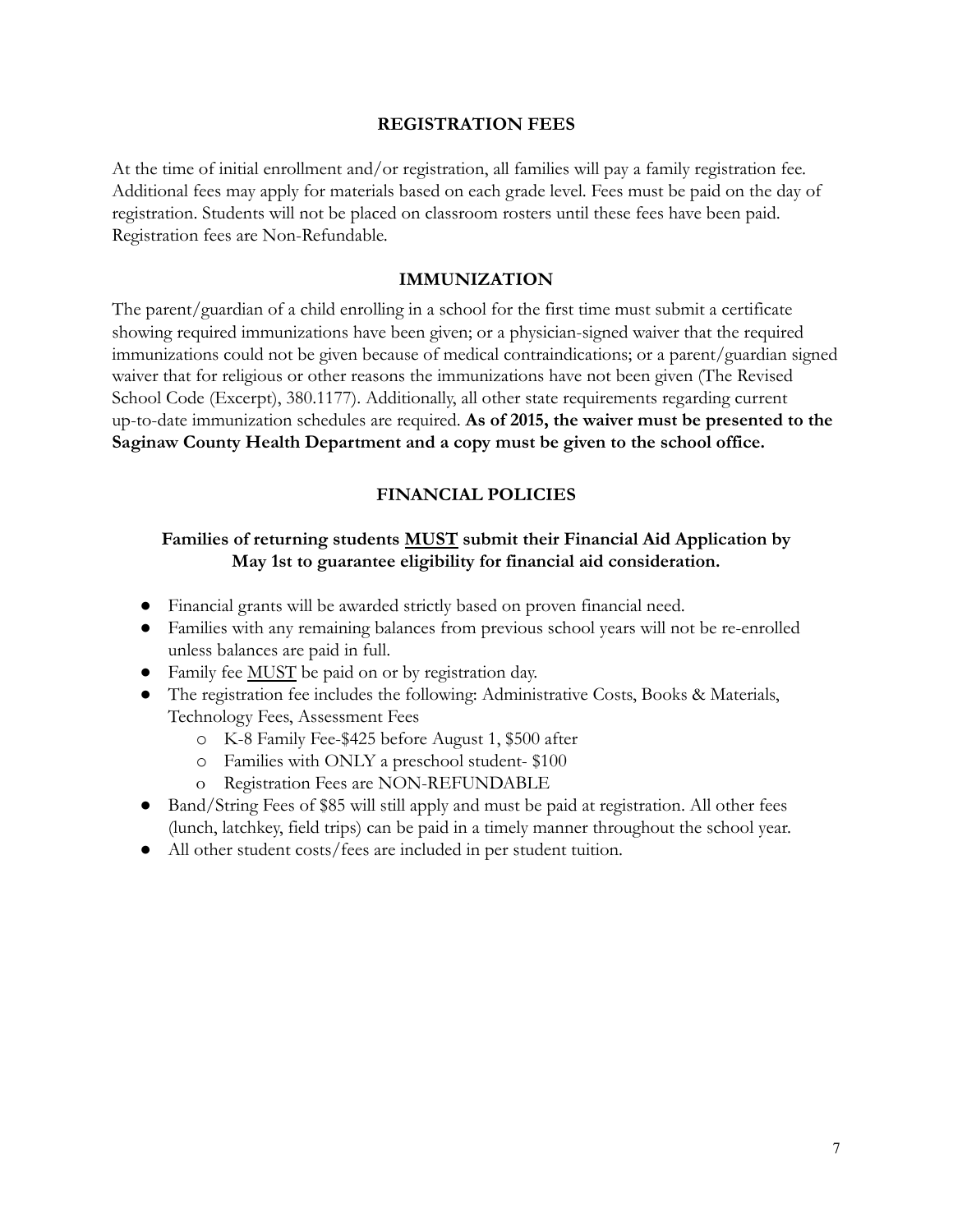# **Tuition Breakdown by Monthly Payments**

# Bethlehem Lutheran School

# 2021-2022 Tuition Rates

| K-8 Rates                                  | Annual                              | 10 Monthly Payments* |
|--------------------------------------------|-------------------------------------|----------------------|
| Registration Fees Per<br>Family-No         | \$425.00 before<br>8/1, \$500 after |                      |
| Church Member Rates                        |                                     |                      |
| 1 Child                                    | \$3,200.00                          | \$320.00             |
| 2 Children                                 | \$5,250.00                          | \$525.00             |
| 3 Children                                 | \$6,200.00                          | \$620.00             |
| 4 Children                                 | \$6,950.00                          | \$695.00             |
| 5 Children                                 | \$7,700.00                          | \$770.00             |
| <b>Community Member Rates</b>              |                                     |                      |
| 1 Child                                    | \$4,900.00                          | \$490.00             |
| 2 Children                                 | \$7,750.00                          | \$775.00             |
| 3 Children                                 | \$9,800.00                          | \$980.00             |
| 4 Children                                 | \$10,850.00                         | \$1,085.00           |
| 5 Children                                 | \$11,850.00                         | \$1,185.00           |
| Minimum Tuition-Financial<br>Aid Qualified |                                     |                      |
| 1 Child                                    | \$1,700.00                          | \$170.00             |
| 2 Children                                 | \$2,600.00                          | \$260.00             |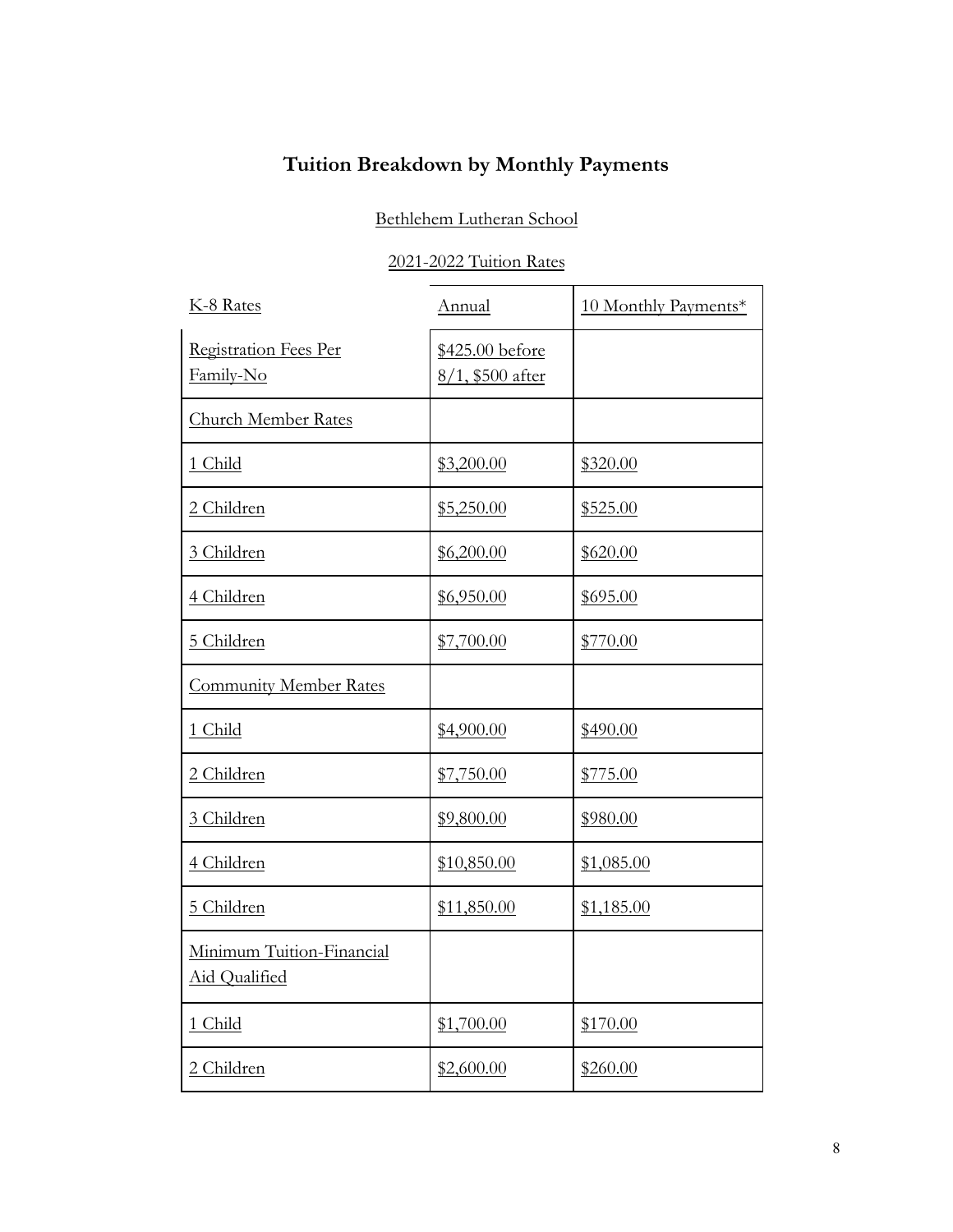| 3 Children                   | \$3,300.00                          | \$330.00 |
|------------------------------|-------------------------------------|----------|
| 4 Children                   | \$4,150.00                          | \$415.00 |
| 5 Children                   | \$4,950.00                          | \$495.00 |
|                              |                                     |          |
| Preschool Rates              |                                     |          |
| Registration Fees Per Family | $$100.00$ by $8/1$ ,<br>\$125 after |          |
| $1/2$ Day Rates              |                                     |          |
| 5-Days                       | \$2,175.00                          | \$218.00 |
| 3-Days                       | \$1,350.00                          | \$135.00 |
| <b>Full Day Rates</b>        |                                     |          |
| 5-Days                       | \$4,275.00                          | \$428.00 |
| $3$ -Days                    | \$2,475.00                          | \$248.00 |
| $2$ -Days                    | \$1,980.00                          | \$198.00 |
|                              |                                     |          |
| <b>Extended Day Care</b>     |                                     |          |
| 1 Hour Minimum               | $$5/$ Hr                            |          |

\*Please speak to us about additional payment options

## **FINANCIAL GRANT ASSISTANCE**

Additional financial assistance is available through a standard financial aid grant process. Families in need of additional assistance must complete the required forms from the FACTS Financial Aid Service and return to the company by May 15th of each year. Applications received after this deadline will receive a 25% reduction in aid. Assistance is based on a formula determined by the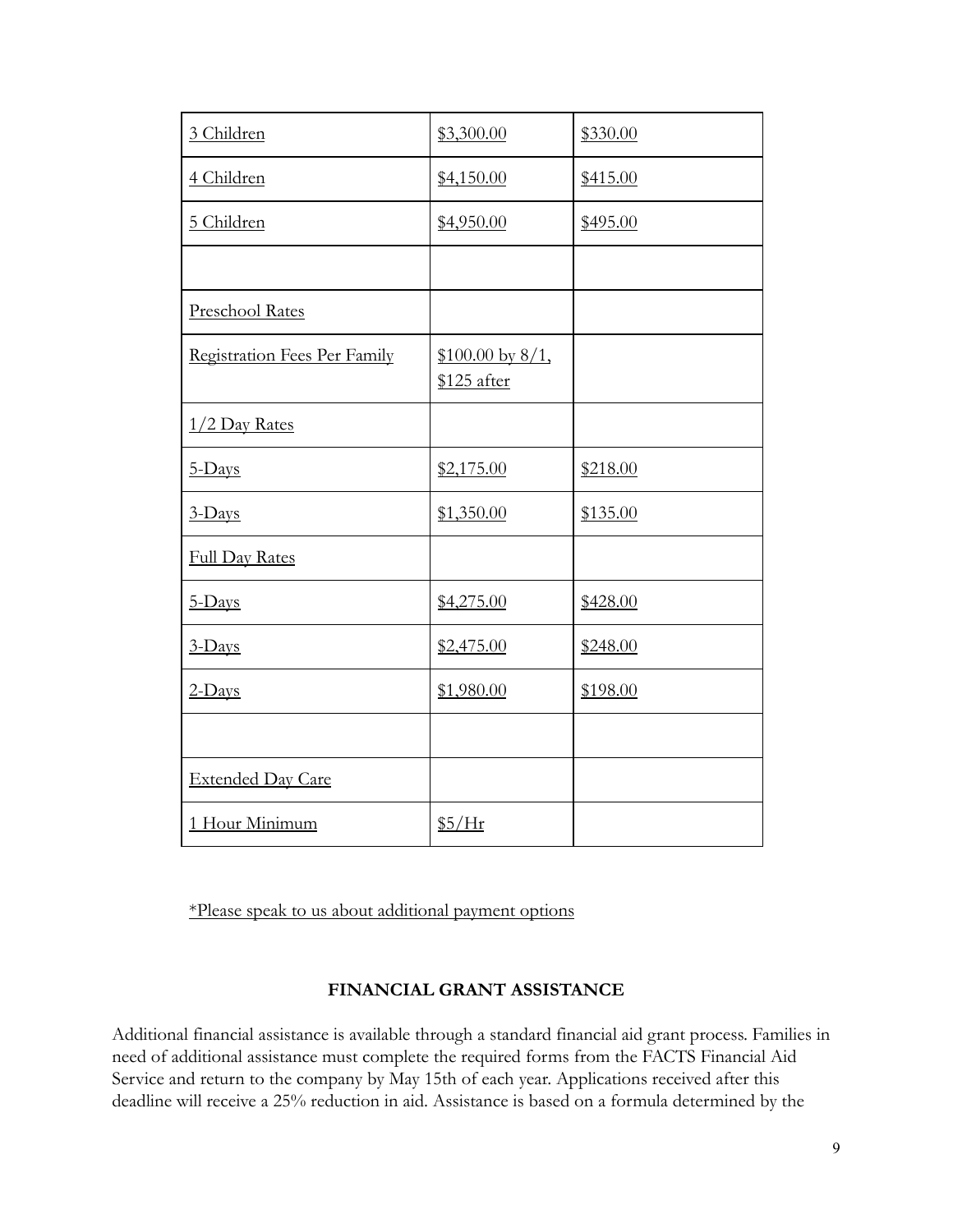company and is based on family income as well as other factors to determine the amount of tuition families would be able to pay. If the amount exceeds a family's ability to pay, an appeal may be presented to the tuition committee in writing. The committee will meet to discuss any additional assistance options.

#### **FACTS Management**

Tuition payments for grades PS-8 are paid through FACTS Management services over an 11 or 12-month period and include various payment options. All families must be enrolled in FACTS Management and signed up for ACH payments on the day of registration. Families wishing to waive ACH withdrawal will be charged a \$100 processing fee.

## **DELINQUENT PAYMENT GUIDELINES**

The purpose of this policy is to detail the steps that will be taken to collect tuition when families have not met the tuition obligations. All tuition payments are to be made on a regular monthly basis to FACTS Management unless payment is received in full by registration day in August. FACTS Management contacts families by email and/or telephone if a payment has been missed and assesses late fees for payments received after the due date. On-time payments are imperative to avoid accruing large additional fees. Special appeals due to extenuating circumstances will be referred to the tuition committee. This committee is empowered by the Board of Day School to make exceptions to the policy as deemed appropriate.

- If payments are not made within 30 days of the due date, families will receive a letter reminder from the tuition committee. Accounts not reconciled will be reported to the Credit Services of Michigan at 45 days past due.
- $\bullet$  If the account becomes 60 days past due, the parent/guardian will be contacted by the school principal or a member of the tuition committee, and the student(s) will be de-enrolled from Bethlehem Lutheran School until the balance has been paid in full or a satisfactory payment plan has been approved by the Board of Education.
- Applications for registration for the next school year will not be accepted from families whose tuition payments are more than 90 days past due until the arrears are brought down to one month or less.

#### **CHURCH ATTENDANCE**

Because we sincerely care for and love our families, we encourage regular church attendance. Worship is a way to grow your personal relationship with Jesus Christ, fellowship with other believers, and spend time in God's word. Students are not required to attend Bethlehem Lutheran Church, but we invite anyone who may not have a church home to join us for Sunday morning or Monday evening worship services. If there is anything we can do to encourage or support you in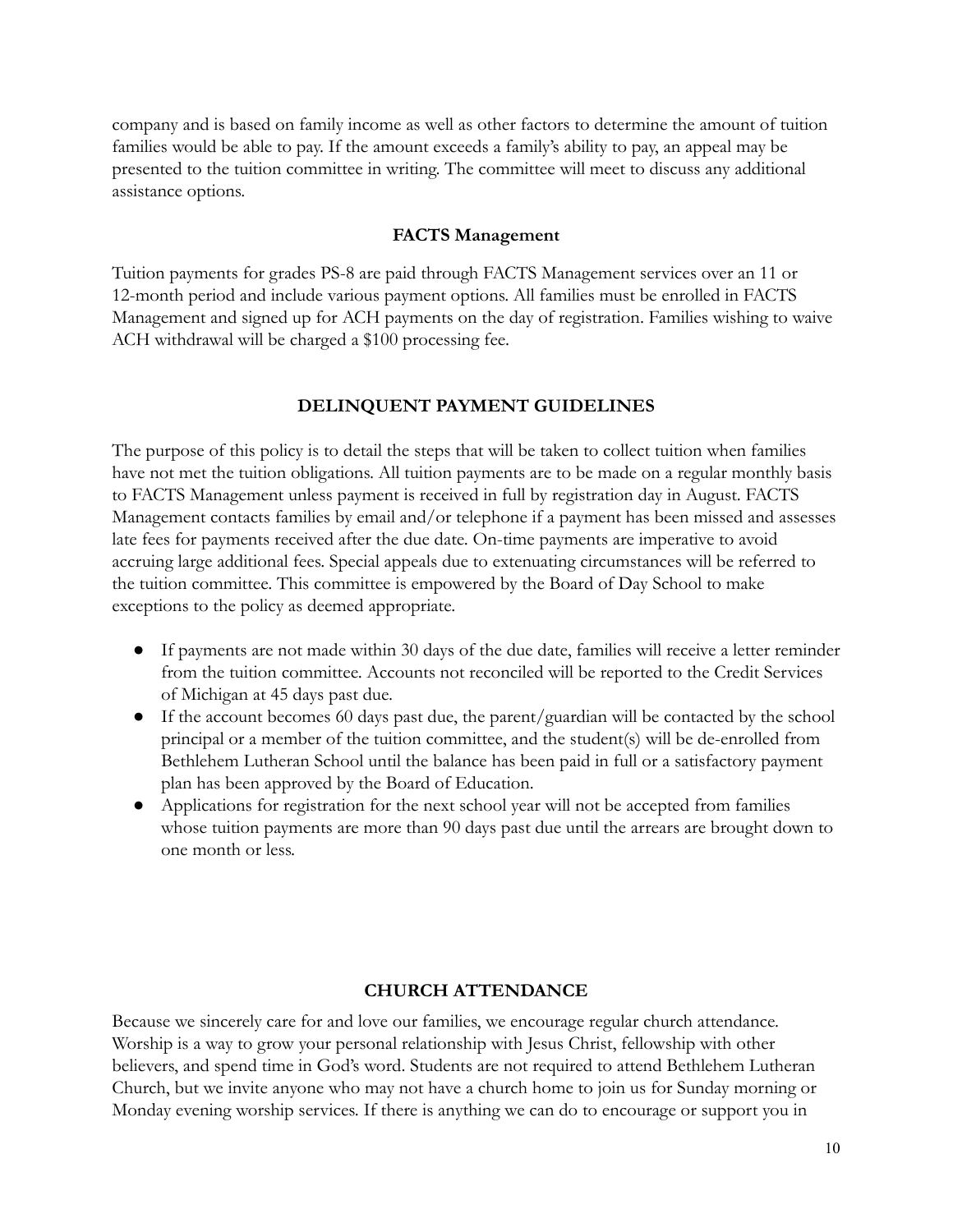your walk with the Lord, please contact the school office. Teachers will record church attendance each week.

# **CURRICULUM**

At Bethlehem, we fully believe that a Christian education is what sustains our students throughout their life. In keeping with the mission and vision of our school, Bethlehem's curriculum is focused on the biblical truths provided in the Word of God. A biblical worldview is embedded in all instruction. In keeping with the Christian philosophy of education and with respect to the requirements of the State of Michigan, our children receive a high quality education in the following areas:

- Faith Studies
- Reading and Language Arts
- Mathematics
- Science
- Social Studies
- Fine Arts, Physical Education, Technology, and Foreign Language

Our teachers, who are instructional experts, carefully map out the curriculum for each content area. Using a variety of standards, instructional approaches, programs, and resources, our teachers develop a clear scope and sequence that ensures instruction in each of the core competencies expected at each grade level. These core competencies are then assessed through both formative and summative assessments. The NWEA Measures of Academic Progress is administered two times a year (September and May) to determine individual student growth. The data from this assessment is used to determine academic levels and to assist teachers in planning to meet individual student needs.

# **SPECIAL COURSES**

# **LIBRARY**

Our school has a large library filled with a variety of books from different genres. Each grade level has an assigned library time. In addition to this time, students can access the library at other times according to their needs and the teacher's direction.

Books purchased or borrowed outside of the school library can be brought to school, but must contain content appropriately aligned with the vision and mission of Bethlehem Lutheran School.

Teachers or librarians reserve the right to restrict books that may include questionable material. If school personnel questions content or is unsure of age/grade appropriateness, Bethlehem reserves the right to deny student reading or request permission from the parents.

# **TECHNOLOGY**

Bethlehem teachers and students use various innovative technology components throughout the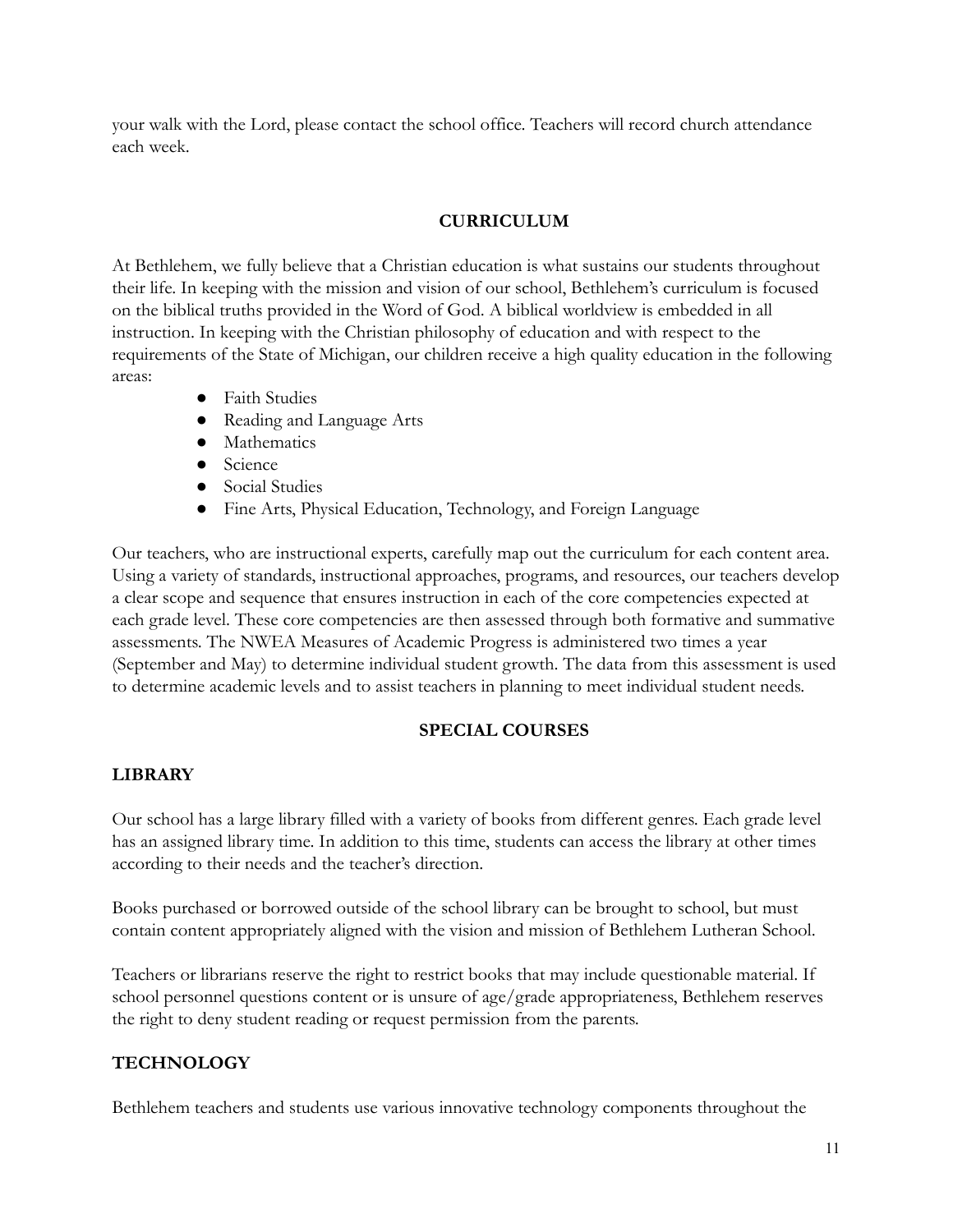school day. Students are expected to treat this equipment with care and respect their responsibility as users of technology. Use of technology is based on individual teacher's discretion. Should a student misuse any hardware or software, loss of privileges will occur. Parents may be charged for replacement or repair accordingly. Every student and parent must sign a technology agreement each school year.

# **PHYSICAL EDUCATION**

The P.E. program is aimed at the development of the child's physical strengths and coordination used in fundamental skills. Gym shoes are necessary for these classes, and may not be worn during school time in the classrooms, except under extraordinary circumstances. Bethlehem competes in the Tri-County Lutheran League in the following sports: soccer, volleyball, and basketball. The track teams compete with other Lutheran schools in the area. The major goals of these teams are to develop Christian sportsmanship, grow as a team player both physically and mentally. Academics remain our top priority, so students participating in athletics must maintain passing grades.

# **MUSIC**

Each student in grades 5-8 must participate in one music course.

- **CHOIR:** Special opportunity for praising God through song is given through two school choirs. Students in grades 1-4 (Choir I) and 5-8 (Choir II) meet during the school day to prepare a variety of anthems for the worship service. The choirs participate in worship services once or twice a month.
- **STRINGS:** Instruction in violin is available at Bethlehem beginning in Kindergarten. A qualified string instructor teaches lessons before school. Strings is a full year commitment.
- **BAND:** Those interested in playing a band instrument may begin in 5th grade. Both beginning and advanced band meet three times weekly and are taught by a qualified instructor.
- **HANDBELLS:** Bethlehem handbell groups practice before school once per week. Handbells is a full year commitment.

# **INJURY/ACCIDENT REPORTS**

Faculty and staff of Bethlehem Lutheran School will take precautions to ensure the safety of all students in classroom, the gym, on the playground, and around the school grounds. However, sometimes accidents do occur. The following policy will be in place to respond to and report accidents and/or injuries:

All accidents and major injuries occurring on school grounds or while under school supervision shall be reported immediately to the school office and the principal. A written accident report must be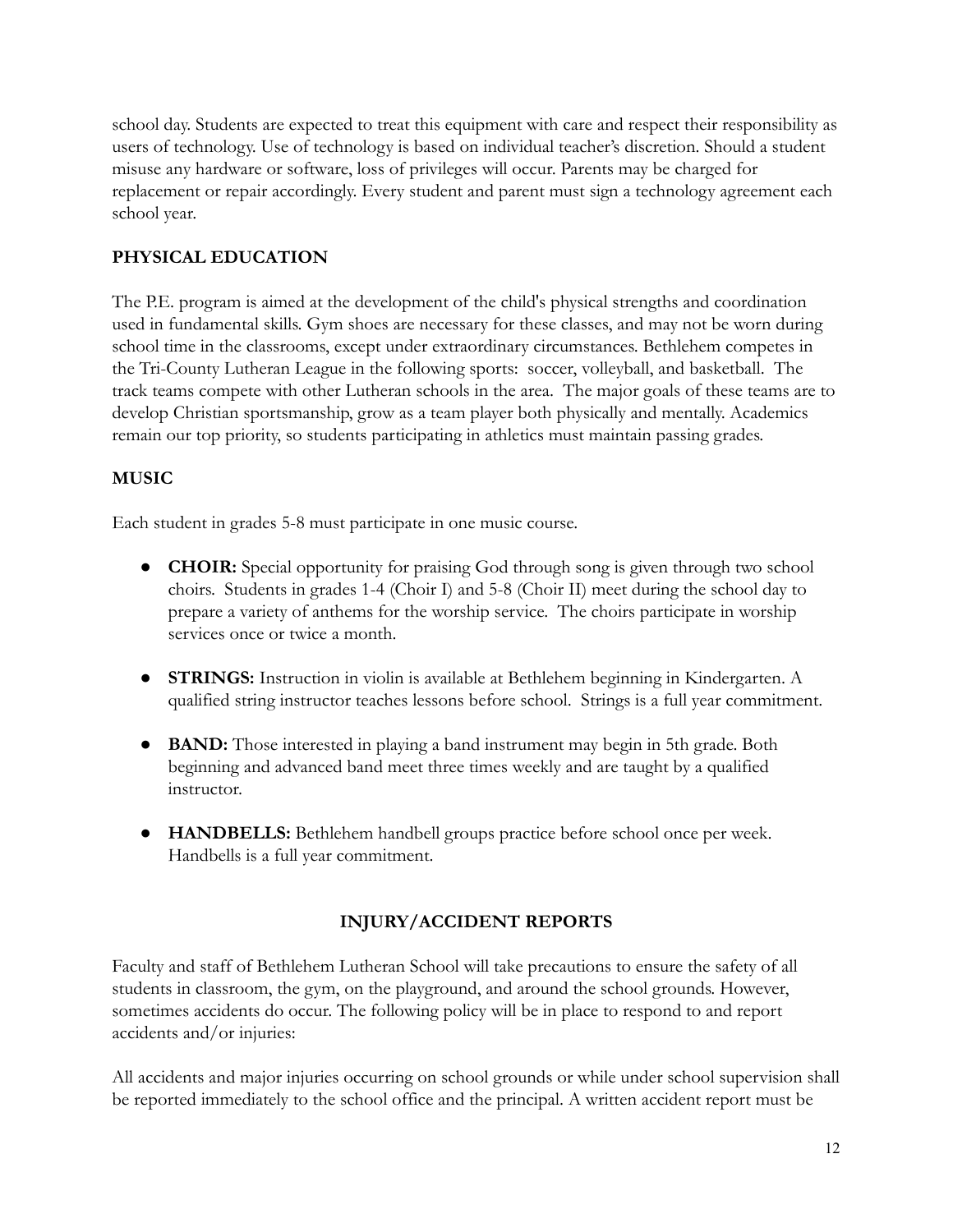filed with the school office. The report should include the actions taken at the time and any other pertinent information regarding the incident.

First aid supplies are stored in the school office. A child without a health care provider's written order may take no over- the-counter medication, including aspirin or its equivalent. An adult must supervise administration of any medication permitted only with a signed medical release form.

# **DRESS CODE**

Bethlehem students are permitted to dress in styles that are current. As a Christian school we expect clothing worn to school to be neat in appearance and display modesty. General guidelines to assist in determining acceptable dress are provided below. **Please note: Teachers' may use their discretion when determining violations to the dress code as they are the ultimate experts on classroom climate and dress code infractions that negatively impact the teaching and learning environment.** Also, expectations for students in preschool through 4<sup>th</sup> grade may vary from students in  $5<sup>th</sup>$  through  $8<sup>th</sup>$  grade due to developmental differences. Ultimately, the school principal will address and provide opportunities to remediate any concerns related to student dress.

## **General Guidelines**

- All clothing must be clean and in good repair.
- Shorts may be worn to school when the weather is forecasted to be 60 degrees or warmer at the parent's discretion. Words or writing should not appear on the back of shorts and shorts should be of adequate and reasonable length and display modesty. Shorts must have a button/zipper – No athletic or pajama shorts.
- Boy's pants/shorts must be worn at the waistline as to not expose under garments. Athletic pants can be worn. Traditional sweatpants are not allowed.
- Girl's tops must provide adequate coverage on top and bottom so as not to be exposing in nature and should display modesty. Spaghetti straps tops are not permitted.
- Girl's skirts/dresses should be of adequate and reasonable length and display modesty.
- T-shirts and tops of all types should have an over the shoulder cut. They may contain pictures, logos, and wording (except chapel day) but they must not be objectionable, inappropriate, demeaning, or derogatory in nature. No secular band shirts of any type permitted.
- Hairstyles are to be modest and not extreme in nature. Boys and girls hair should not hang over their eyes. Boys hair length should not exceed the top of a collared shirt. Extreme coloration from natural color in not permitted. Boys must be clean-shaven.
- Boys may not wear earrings to school or school functions. Additionally, other body piercings outside of earrings for girls are not permitted.
- Shoes appropriate for seasonal weather are required. Flip flops are discouraged as this type of footing increases chance of injury on the playground.

Our appearance at school and school functions sends an important message to everyone around us. This message should convey respect for God and for ourselves and be positive in nature.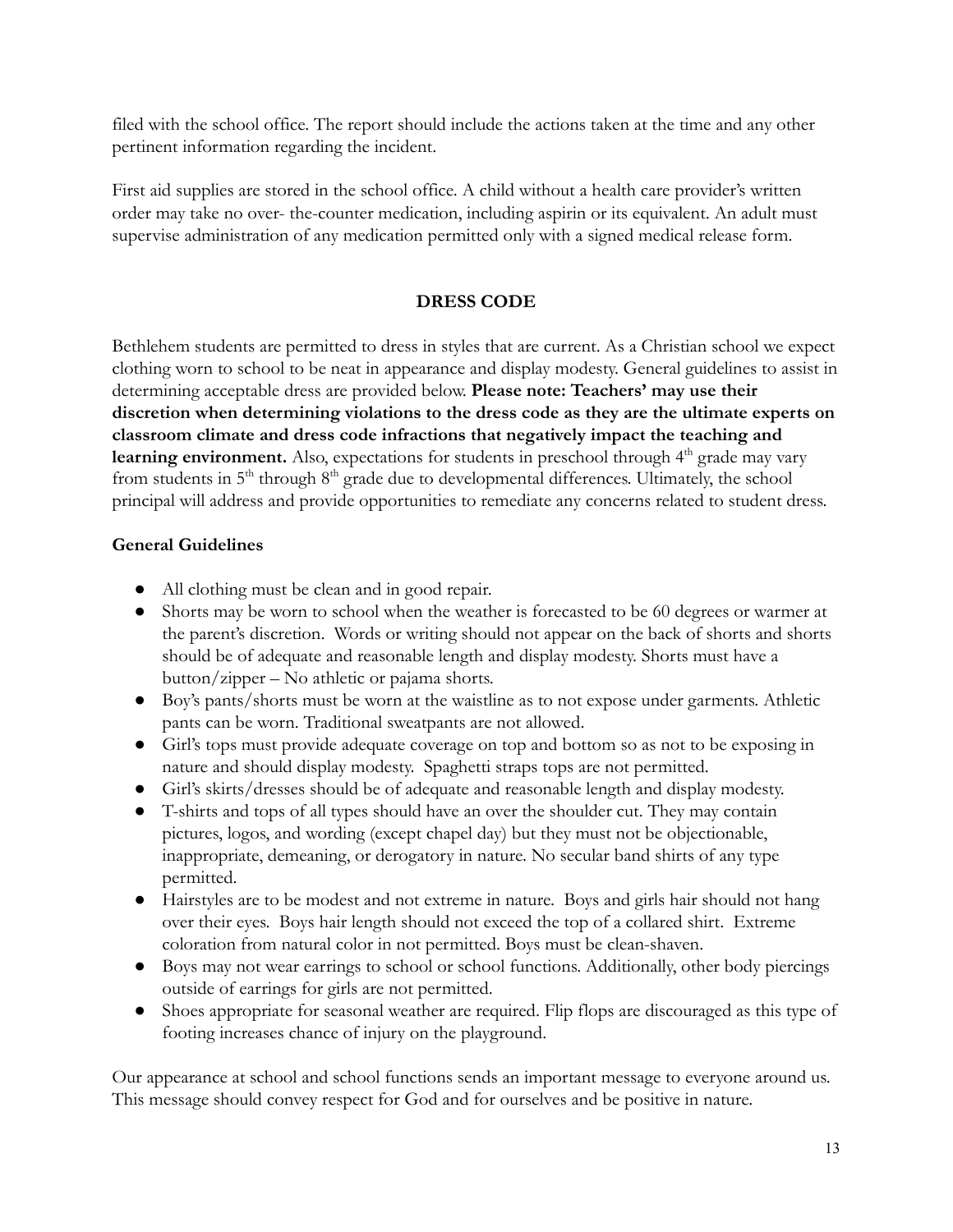#### **HOMEWORK POLICY/LATE PAPER POLICY**

Depending on grade level, homework may be assigned each evening. The amount depends on the grade level, ability level, and study habits of each individual student. Parents can assist by providing encouragement and a quiet place to study. If assignments are consistently difficult for a child, the teacher should be contacted so the work can be adjusted accordingly and differentiated assignments can be provided.

Each teacher develops classroom late policies. Completing assignments on time enhances the teaching and learning process, so it is encouraged to remain current with classroom assignments and project expectations. If a student is absent, he/she will be given one extra day for the number of days absent to turn in the missing work. If an absence occurs, it is the responsibility of the student to find out what assignments were missed. It is not the teacher's responsibility to pursue the student for the absent/late/missing work.

#### **REPORTING TO PARENTS**

Report cards are issued four times each year at the end of the quarter, which is approximately nine weeks in length. The report cards provide a picture of a child's progress both academically and behaviorally. Mandatory parent-teacher conferences are held in the fall and in the spring. However, parent-teacher conferences can be scheduled at any time to review the report card grades or to go over current progress or concerns. Parents are urged to consult the teacher at any time if there are questions or concerns. All parents have access to the online student management system, Jupiter Ed.

#### **GRADING SCALE**

100-93 A 92-90 A-89-87 B+ 86-83 B 82-80 B-79-77 C+ 76-73 C 72-70 C-69-67 D+ 66-63 D 62-60 D-59-0 F

#### **GRADING POLICY/PHILOSOPHY**

Bethlehem Lutheran School understands that grading can be both subjective and objective. Teachers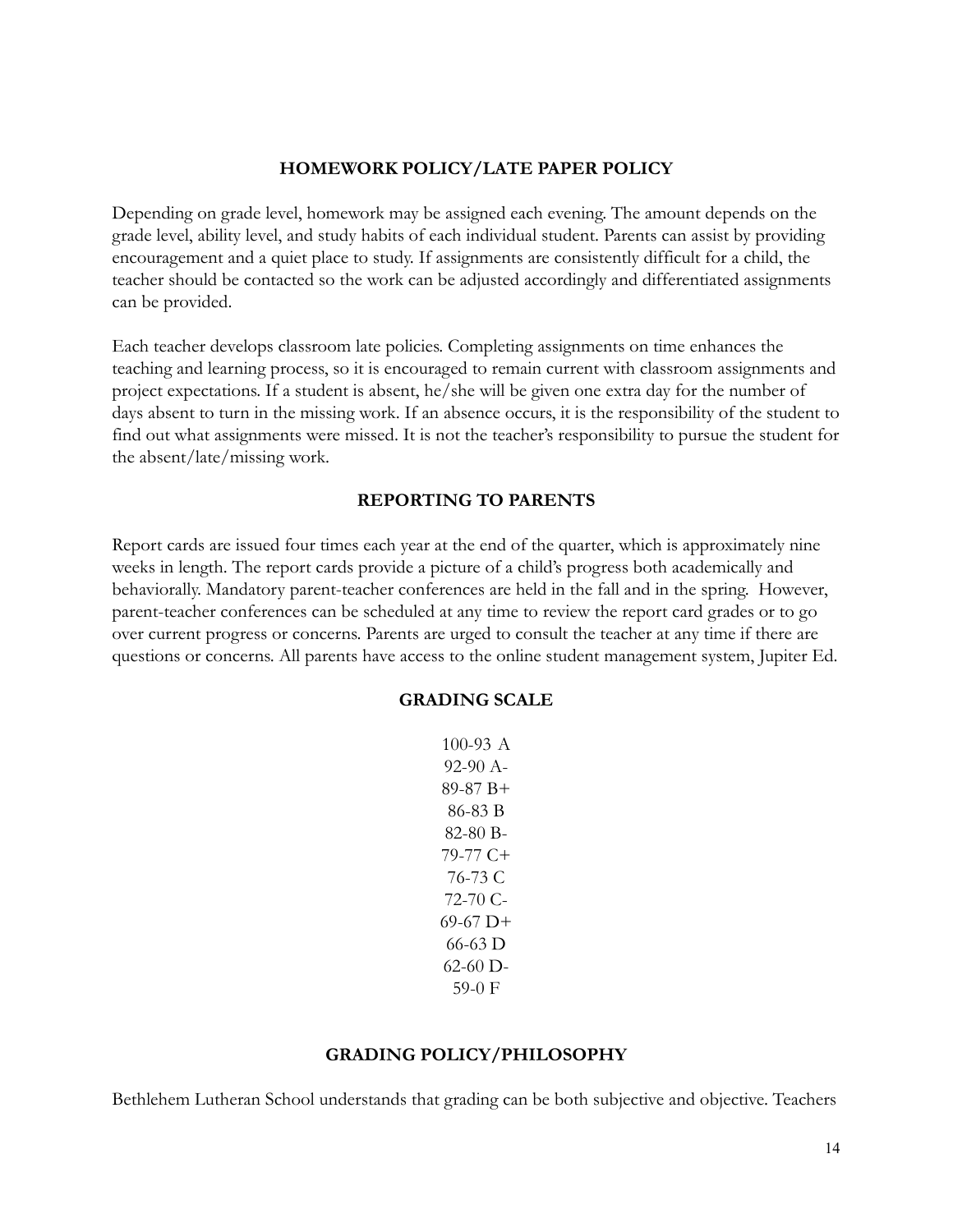are given the autonomy to grade students in accordance with individual growth and not always in comparison with other students' achievements. Individual needs will be met through differentiated instruction, which sometimes means accommodations and modifications need to be made for some students based on specific needs or skill sets. Teachers will notify parents of classroom grading policies and procedures at the beginning of the year.

### **HONOR ROLL/MERIT ROLL**

At the end of each grading period a list of students in grades 5-8 will be published as an Honor Roll (all A's) and a Merit Roll (all A's and B's).

### **VALEDICTORIAN & SALUTATORIAN**

Each year a valedictorian and salutatorian are chosen from the 8th grade class. The selection is made based on grade point average in core content areas throughout 6th-8th grade years. A+'s will be considered A's when determining grade point averages.

Art, music, band, technology, spanish, and physical education are not used in the selection process.

The valedictorian(s) and salutatorian(s) give a short address to the congregation on graduation day.

### **PROMOTION/RETENTION**

Grade promotion and retention is decided based on a variety of both qualitative (teacher observation, teacher input, parent input) and quantitative data measures (chapter and unit tests, rubrics, MAP Data, learning software records such as Successmaker or Khan). Students are expected to demonstrate mastery of intended learning outcomes at their grade level or demonstrate at least one year's growth on the Measure of Academic Progress Assessment in the Spring. Parents are notified regularly throughout the school year regarding student progress based on classroom assessments and teacher observation. If students demonstrate adequate progress and are meeting developmentally appropriate milestones, the teacher will recommend promotion to the next grade level. If a student is struggling to meet major milestones and master desired learning outcomes, the teacher will meet with the parents to discuss strategies for additional support and/or the possibility of grade retention. Bethlehem Lutheran School desires to meet each child where they are at, provide them with the highest level of support, and help them to be successful in all areas of their education. If retention is being considered, the parents, teacher, and administration will meet to determine the best course for the student to ensure they are achieving to their highest potential.

### **BETHLEHEM AWARDS**

The point system utilizes a percentage of total possible points for males/females at each grade level in 5th-8th. Each year the total points possible will be determined based on such areas as academics, sports participation, extracurricular, and service activities.

The Bethlehem Emblem and Medallion will then be awarded on the basis of the following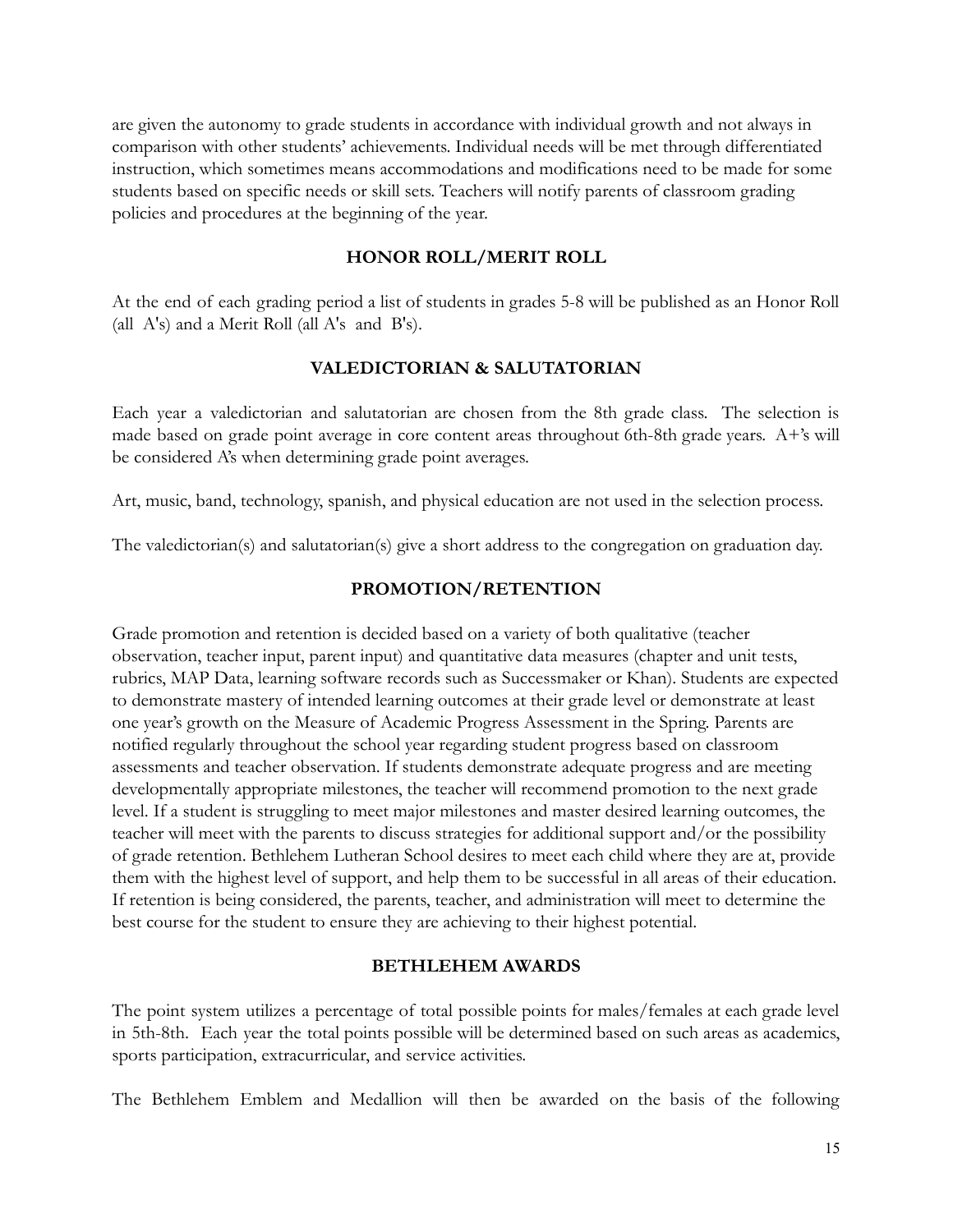percentages. The emblem will be awarded if a child accumulates 50% of the total possible points and the medallion requires 75% of the total possible points.

## **SCHOOL CALENDAR**

The school provides a yearly calendar as required by the State Department of Education. Emergency closing days are determined for the safety of all concerned. Where possible, the schedule attempts to coincide with other school systems in the area. Additionally, the school provides an annual calendar of events to assist you in planning your personal schedules with enough advance notice. Information regarding the school calendar and activities can be found on the school webpage: www.bethlehemsaginaw.org

## **DAILY BELL SCHEDULE**

The school doors will open at 7:35 a.m. Students are asked to not arrive before that time. All children grades K-8 will enter only through the main entry door located on the west side of the building at the Weiss entrance. Preschool students may enter with a parent on the east side of the building using the buzzer door.

Upon arrival between 7:35 - 8:00a.m. the students will go directly to their classrooms to get prepared for the beginning of the instructional day.

Grades Kindergarten through 8th have a staggered noon hour from 11:30 a.m. to 12:15 p.m. School will be dismissed at 3:00p.m. **Children should be picked up as soon as possible after school is out. The building is to be cleared by 3:25 p.m.** Siblings of older students attending sports practices will need to be picked up. Students **WILL NOT** be in the building after school hours without adult supervision.

**AFTER 3:25 PROCEDURE**: Any children not picked up at 3:25pm will go to the office to have the Administrative Assistant call someone for pickup.

## **SIGNING IN AND OUT OF SCHOOL**

If a student needs to be picked up during school hours for reasons such as illness, injury, doctor, or dentist appointments, please be sure to follow the required procedures. Report to the school office and sign your child out in the appropriate binder. Students will only be allowed to leave with parents, guardians, or emergency contact persons unless a written note is presented. No exceptions! This is to ensure the safety of our students.

## **LEAVING THE SCHOOL PREMISES**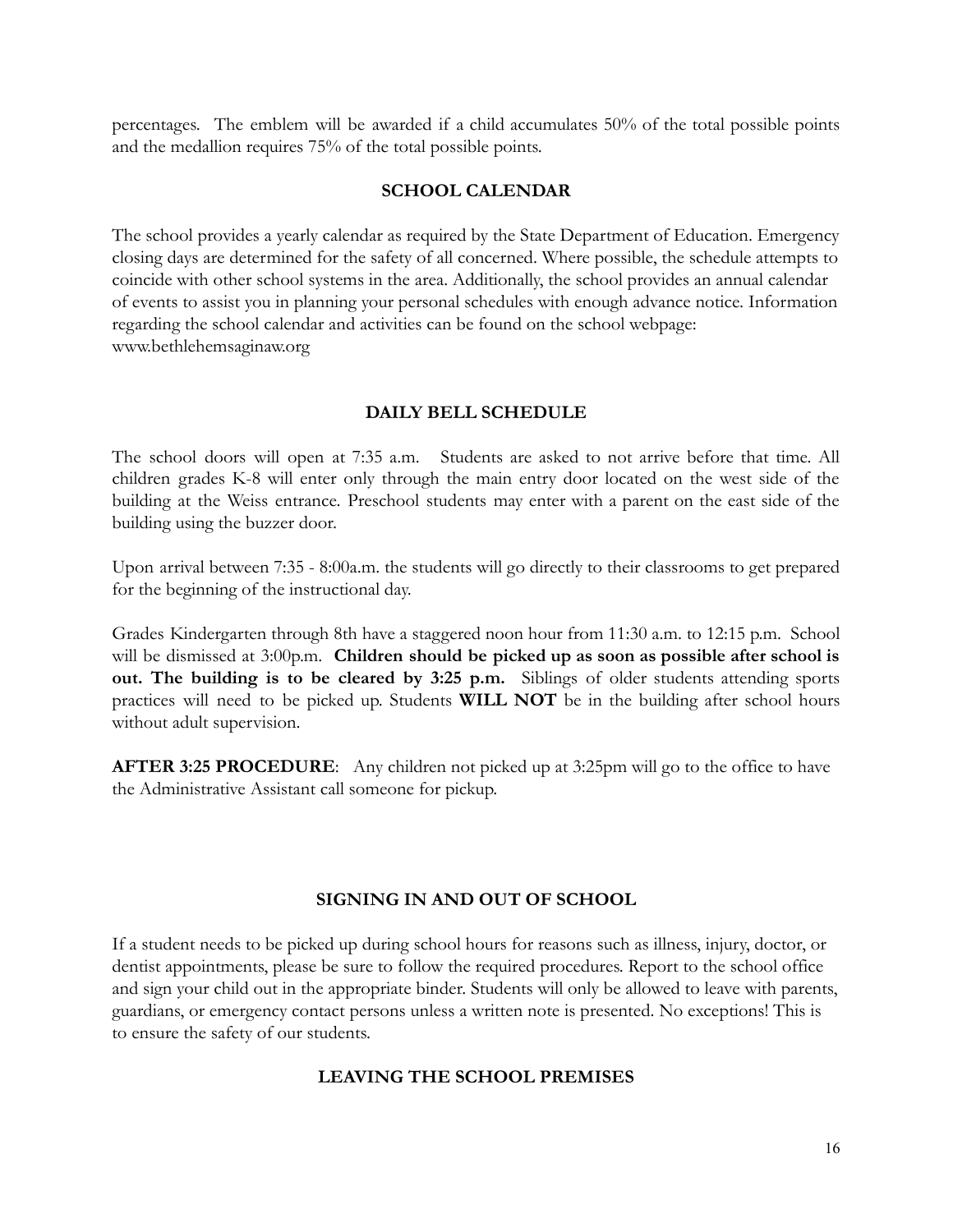Students may not leave the school during the class day except with a parent or designated adult. Likewise, if an athletic event takes place after school, students may not "go to a store" or "to a friend's house" then return for the event. Students must make after school arrangements prior to the beginning of the school day. The telephone is not to be used for "last minute permissions." Athletes will be supervised after school in a designated classroom.

#### **SCHOOL CLOSINGS**

Please listen for the name BETHLEHEM LUTHERAN when you have doubts as to whether we will have school or not because of inclement weather. **DO NOT CALL THE PRINCIPAL OR THE TEACHERS**. Watch any of the following for the announcement: ABC12; WNEM-TV5. School closings will also be broadcast to home phones via the School Reach phone system and on social media no later than 6:30 a.m.

#### **ATTENDANCE POLICIES**

When school is in session, according to laws in the State of Michigan, children of school age must be in school. Students are expected to be in school unless circumstances such as illness, doctor's appointments, family emergencies, etc. arise. If a student is absent for more than 2 consecutive days due to illness, **a doctor's excuse is required**. Discretion and good judgment should be used when keeping students home from school. For their own sake, and for the well-being of others, students should remain at home if they are ill. Students may return to school after a fever has returned to normal or 24 hours after vomiting has subsided.

If a child is going to be absent from school, it is the parent's responsibility to call the school with information prior to 8:30 a.m.

In addition to bringing a written excuse for each absence, each child is required to bring a note explaining tardiness as well as permission for health appointments and for non-participation in physical education or recess activities. Parents are asked to exercise care not to remove children from the classroom during the time of protected instruction and/or achievement testing.

#### **ABSENCES/TARDIES**

Classes will begin promptly at 8:00 a.m. While sometimes mornings can get off to a late start, it is encouraged to have students to school on time. Tardiness impacts the beginning of the day for the student and can impact the flow of instruction for the whole class. Excessive tardiness will result in a mandatory meeting with the school principal and a record will be placed in the student's permanent academic file. The school truancy officer may be notified in the case of excessive tardies and/or absences. Likewise, excessive absences/tardies may have an impact on academic grades and grade level promotion. As per policy, Bethlehem Lutheran School will establish an attendance review committee. The committee will review each student's attendance record after 5 absences or 7 tardies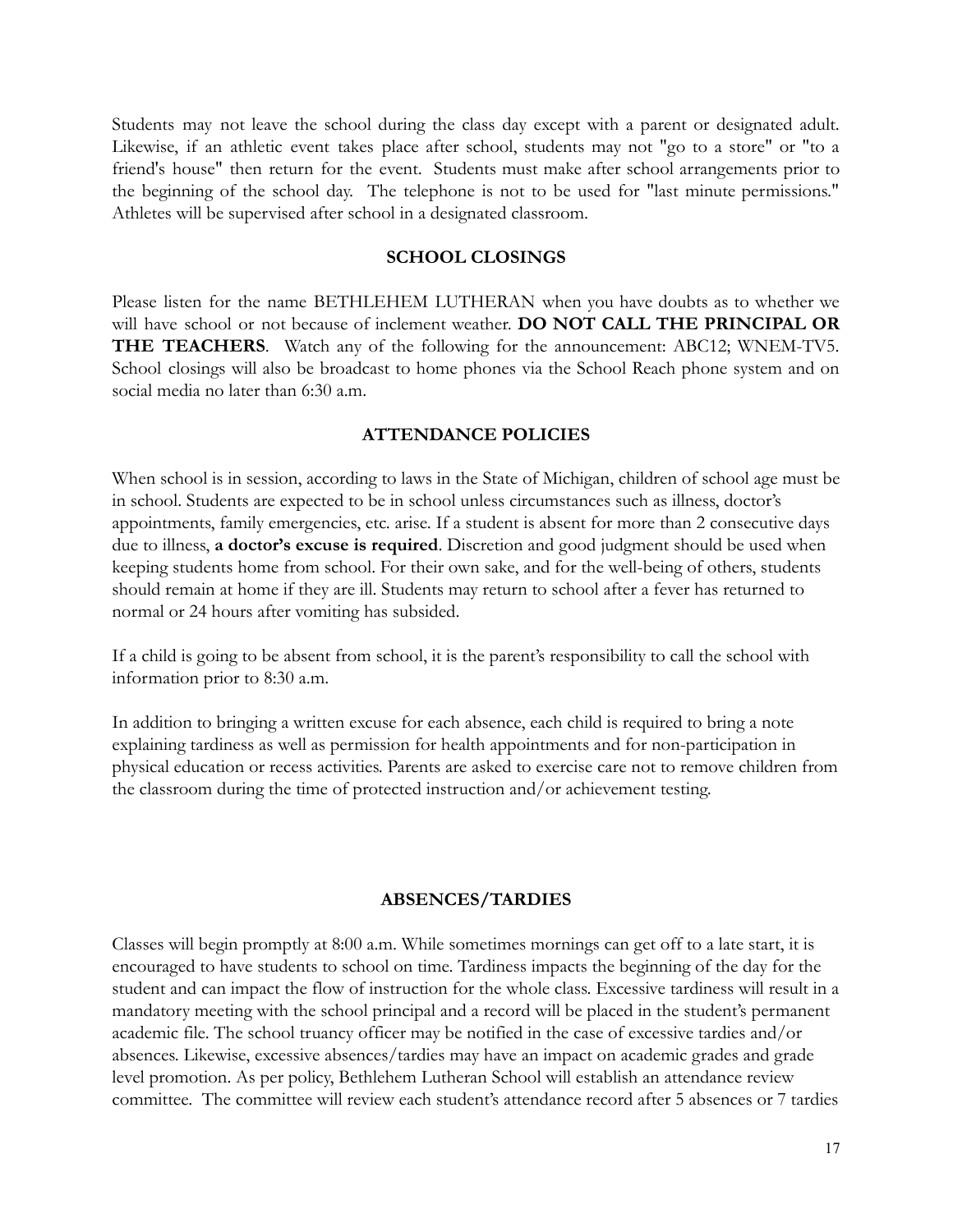in a quarter. The committee will re-examine each student's attendance record following each 2 additional absences/tardies. Committee will consist of Principal, student's main teacher, and a pastor.

Additionally, the committee will refer any student with an excessive amount of absences of ten or more per year to proper authorities that deal with student truancy / tardies. These include authorities in both the Saginaw ISD Truant Officer and Family Independence Agency.

A student is deemed to be tardy if arriving in classroom after the 8:00 starting time. A student is deemed absent for 1/2 day if arriving after 8:45 or leaving before 1:30.

## **ATTENDANCE RESPONSIBILITIES**

- 1. Daily attendance is important for both academic and spiritual growth.
- 2. Tardies disrupt the flow of instruction.
- 3. If you are absent, get make-up work from the teacher and complete it in a timely manner.
- 4. Parents/Guardians should encourage daily and punctual attendance.
- 5. The school should be notified of any absences and/or tardies.
- 6. Teachers should record daily attendance and provide make-up work.
- 7. Teachers should also communicate with parents/guardians regarding attendance and the importance of punctuality.
- 8. Administration should keep records of attendance and communicate with parents/guardians about any issues.

## **DISCIPLINE**

It is important that both parents and teachers have the same understanding about discipline. Both must be working with the child toward common goals by common means, with open and prompt communication between parents and teachers.

Self-discipline means having a sense of responsibility, but a Christian in a democratic society has added responsibilities. He must be responsible not only to himself, his community and country, his family, and the rest of the world, but also to God. All of these responsibilities are seen in the light of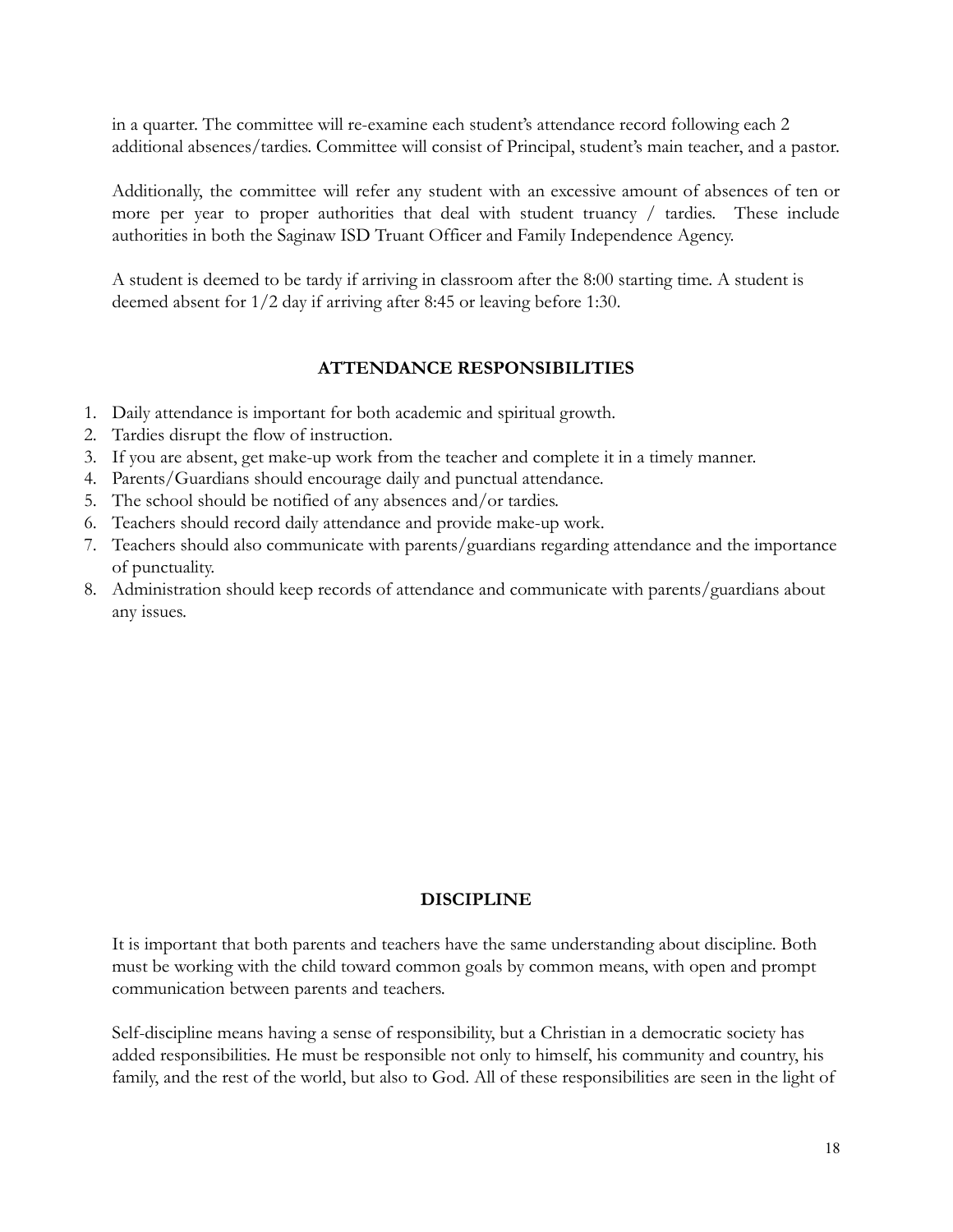God's forgiving love shown to us in Christ. The ultimate source of our power to love others and act responsibly is God's Holy Spirit.

## **Christian discipline can be thought of as having four parts:**

- 1. Admonition
- 2. Repentance
- 3. Forgiveness
- 4. New Life

The words are not important, but what they mean is. The reason for each step and the method must always be love. A child must be able to see what he has done wrong; this is the function of God's word of law. Such admonition is to lead to repentance, real sorrow over what is wrong. Forgiveness must follow. But, if new life, a fresh relationship with God and fellow believers, doesn't happen, real Christian discipline has not taken place.

The new life of the Christian is not just a slight changing of the old life, or the natural ways, but it is an entire transformation, done by the power of the Holy Spirit. Working through the Gospel, the message of God's love, the Spirit creates new life in the believer. The activity of this new life is love-powered.

This new love-powered behavior comes as a result of the Gospel, the Word of forgiveness, never just the Work of law alone. We as parents and teachers can never count on a scolding or punishment to give truly Christ-centered behavior. If we do, we have left out a major portion of what Christian discipline is all about.

Do we seek out a Christian elementary school just because it seems to have better "discipline" or orderliness? A Christian school is, rather, a place where a child's disorder can be forgiven each day. If we fail to think of discipline as a process of confessing and forgiving, we pass up God's power. We must never forget that the words "discipline" and "disciple" come from the same root, and that a disciple of Christ is what he is because of God's forgiveness. This must be the process happening at home and at school.

# **RULES OF CONDUCT**

The most basic rule for Bethlehem Lutheran School is God's rule of love in Christ Jesus. In following Him we want to show respect for teachers, students, property, and ourselves. The following are general, basic rules for conduct and demeanor; the principles of Christian love and respect apply in all circumstances. Such respect requires that we:

- **● Respect God in all that we say and do**
- **● Respect relationships in all that we say and do**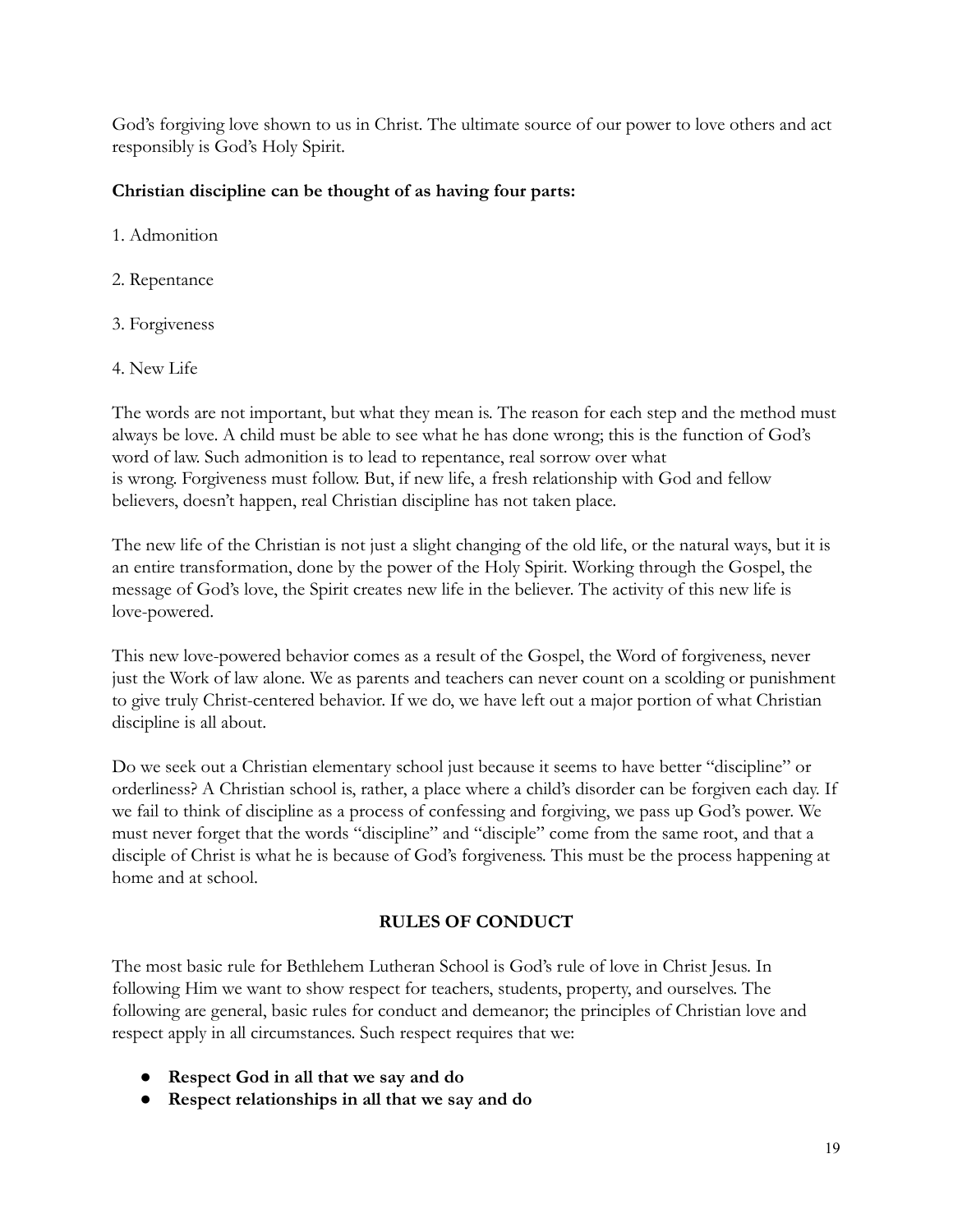- **● Respect responsibilities in all that we say and do**
- **● Respect property in all that we say and do**

Maintaining a safe school and classroom-learning environment is top priority at Bethlehem Lutheran School. Students are expected to conduct themselves in a Christ-like manner at all times. All teachers strive to focus on positive behaviors being exhibited by students at all grade levels. Encouraging success and appropriate Christian behavior is what we strive for at Bethlehem Lutheran School.

● In preschool through 8th grade, classroom discipline policies and consequences are developed and implemented by the individual classroom teachers. The school principal will follow through and provide additional support as needed. These policies will be clearly conveyed to the parents at the beginning of the year, in the form of a classroom discipline policy. The classroom teacher, student, and parent will sign the agreement in understanding of classroom expectations.

While it is our goal to have all students showing respect to God, each other, and their responsibilities, we recognize there are times when we must provide path corrections.

# **CATEGORIES OF MISCONDUCT REQUIRING OFFICE REFERRAL**

The specific categories of misconduct, which will result in an office referral, include without limitation the following:

- 1. Continued Violations of the Basic Rule(s) of Conduct the act of not conforming one's behavior to the basic rules of conduct and discipline, and principles of Christian love and respect for persons and property, as described above.
- 2. Theft the act of dishonestly acquiring, and/or knowingly and willfully having in possession, the property of another or others.
- 3. Arson the intentional wrongful burning of, or attempt to burn, any building, contents, or property on school or church property, or at a school function.
- 4. Physical Assault/Battery the act of intentionally touching another individual in a wrongful manner on school property, going to or from school, or at a school function.
- 5. Fighting the act of quarreling, which may include fisticuffs or other wrongful bodily contact, on school property or at a school function.
- 6. Sexual Harassment unwelcome sexual advances, requests for sexual favors, and other inappropriate verbal or physical conduct of a sexual nature that substantially interferes with an individual's peace and happiness at school or at a school function, or which creates an intimidating, hostile, or offensive environment at school or at a school function.
- 7. Threats the act of intentionally threatening another individual's mental or physical well- being, or willfully causing fear or apprehension in another, whether by words, graphic depiction, or conduct.
- 8. Bullying the act of intentionally intimidating, harassing, or demeaning another student, by words or conduct.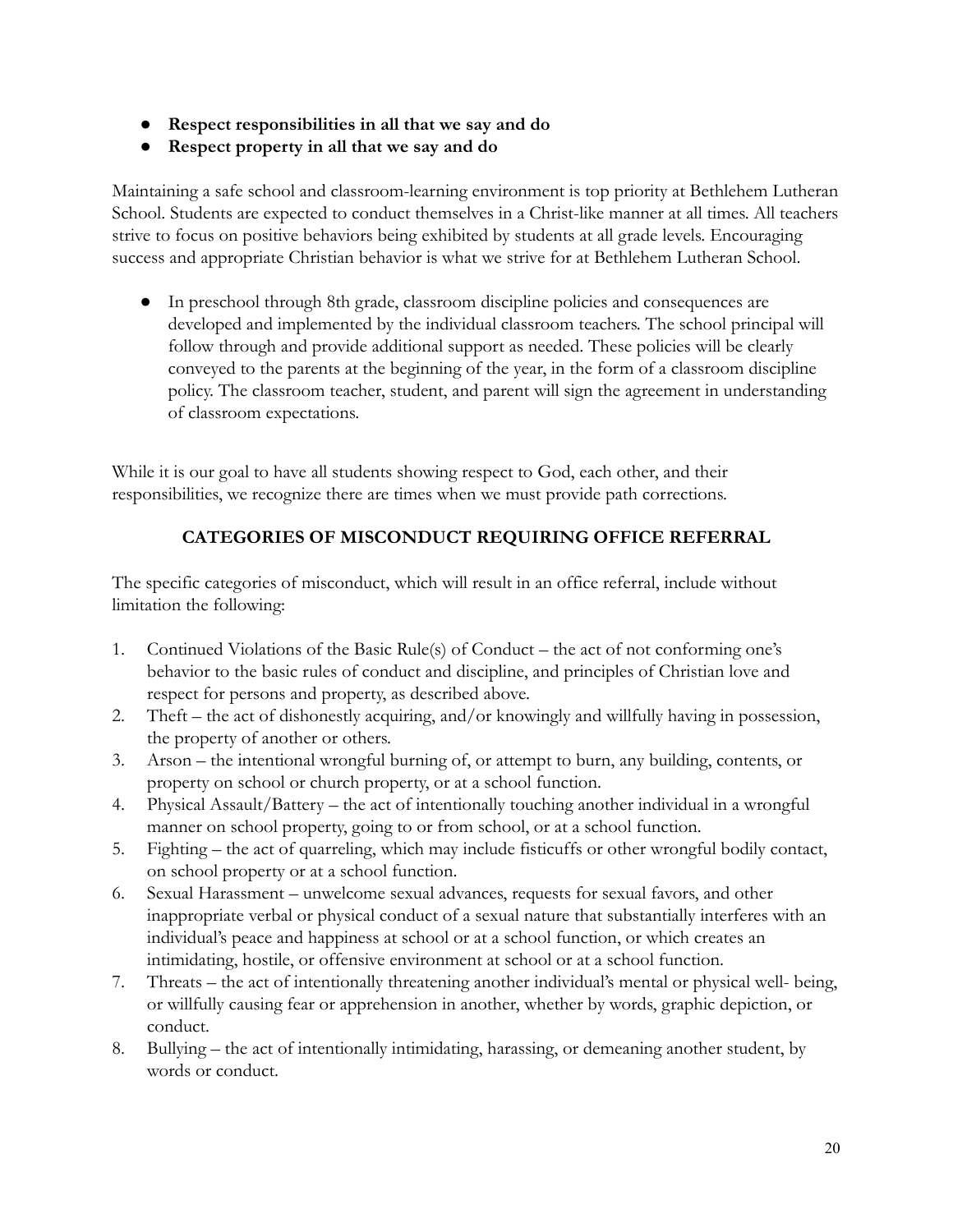- 9. Insubordination the willful failure to obey a reasonable request by a staff member or other person placed in a position of authority.
- 10. Vandalism–the act of willful destruction of school or church property or property belonging to another or others on school property or at a school function.
- 11. Profanity and Obscenity–the act of using profane or obscene language (oral or written), gestures, pictures, or conduct on school property or at a school function.
- 12. Weapons and Incendiary Devices–the possession of any weapon, using, or threatening to use any weapon, including but not limited to guns, knives, bombs, incendiary devices etc. is not allowed. Students in possession of such weapons may be suspended immediately and could face expulsion after a hearing with the Bethlehem Lutheran School Board.
- 13. Controlled Substances–the possession, use, or transfer of drugs, alcoholic beverages, or other controlled substances as well as the wrongful possession, use, or transfer of other substances that alter behavior (e.g. glue-sniffing). Any substance that mimics a controlled substance (e.g. near beer) is also included. Students in possession of such substances may be suspended immediately and could face expulsion after a hearing with the Bethlehem Lutheran School Board.
- 14. Tobacco the possession, use, or transfer of tobacco in any form.
- 15. Disruption–the continued disruption of the educational process or the continued disruption of orderly procedures involved in any school activity.
- 16. Cyberbulling includes, but is not limited to, the following misuses of technology: harassing, teasing, intimidating, threatening, defaming or terrorizing another person by sending or posting inappropriate and hurtful e-mail messages, instant messages, text messages, digital pictures or images, or Web-site postings (including blogs).
- 17. Academic Dishonesty-Cheating, plagiarism, or any falsification or altering of student's original work

# **RESULTS OF MISCONDUCT**

Misconduct, as defined above (and such other misconduct not specifically defined above but as may be determined by the principal after consideration of all the circumstances), will result in a DISCIPLINE REFERRAL to the principal with penalties. The penalty(s) which applies will be determined depending on the severity of the misconduct and after consideration of all of the circumstances underlying the matter. Misconduct may result in one or more of the following consequences:

- 1. **Admonition** A warning to the student with notification to the parent(s) with or without appropriate consequences.
- 2. **Separation from Class** The student is separated from the class for a period of time determined by the teacher or principal (if involved)
- 3. **Recess Detention** A student may be removed from recess to serve a recess detention. Students will be asked to write a "Making Better Choices" in which they address what they have done wrong, suggest what they should have done and what they will do in the future.
- 4. **Detention** A student may be asked to serve a detention. Parents are notified and normally given a day's notice. Detentions will be held on Wednesday mornings at 7:15 a.m. Students will assist the facilities coordinator in tasks around the school.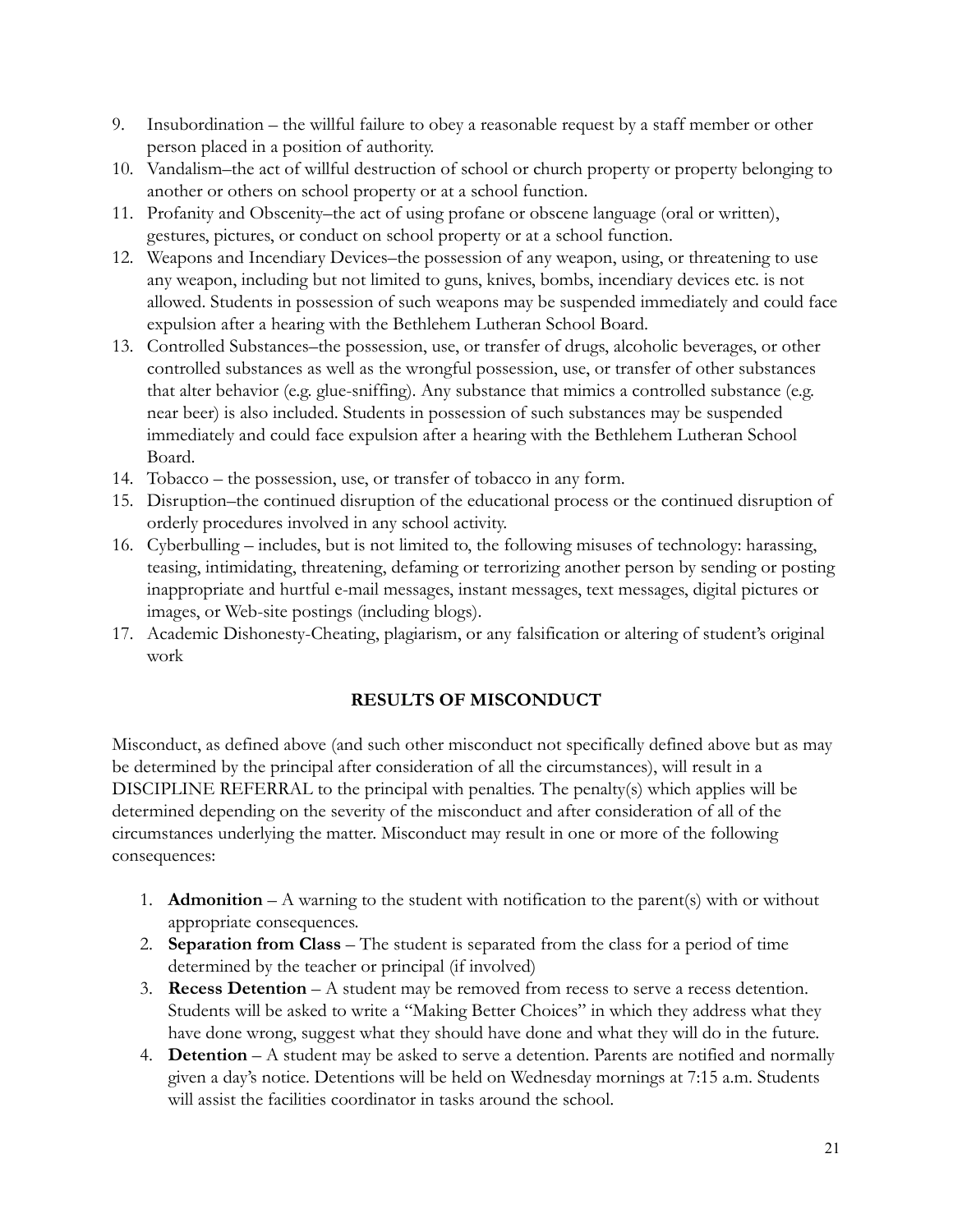- 5. **In-School Suspension** The student is suspended from classes but remains in the building under supervision. The parent(s) or legal guardian is notified.
- 6. **Suspension** The student is removed from class for the balance of the school day, and the student shall after a decision by the principal be suspended from attending school for a specified period of one to five school days. A meeting is held between the student, parent(s), teacher (if involved), and the principal as soon as possible to discuss the nature and severity of the matter, and to take steps to ensure that no further misconduct will occur, and the principal solely shall make a determination as to an appropriate term of suspension. A student suspended from school (OSS) will not participate in or attend any Bethlehem-sponsored activity or event for the duration of the school suspension.

A suspension, whether in-school or out of school, is a serious consequence. The homework and the grading of it will be affected by the suspension. Students must have at least 90% of the homework assigned completed prior to re-entering the classroom after a suspension.

All homework that is assigned while a student is serving a suspension will be subject to a  $10\%$ penalty for each day of the suspension with a maximum penalty of 30%. If a one-day suspension occurs, a 10% penalty will be assessed to all work. If a two-day suspension occurs, a 20% penalty will be assessed to all work. If a three-day suspension occurs, a 30% penalty will be assessed to all work. Any penalties beyond three days will have a 30% maximum reduction. This will be applied to all daily work, quizzes, tests, and projects that are due during the suspension.

Suspensions and probation may be recorded on a student's permanent record by the school principal; however, this is normally only done when a behavior is habitual and improvement has not been noted.

**Automatic Suspension** - Misconduct which is determined by the principal, after consultation with the teacher (if involved), to be particularly serious, or a threat to the well-being of others, may result in an automatic suspension of up to five days. The student is removed from class for the balance of the school day, and suspension shall commence the next school day following the incident. A meeting shall thereafter be held between the student, parent(s), teacher (if involved), and principal as soon as possible after suspension is imposed to discuss the nature and severity of the matter, and to take steps to ensure that no further misconduct will occur.

**Expulsion** – Defined as the removal of a student from the school for a minimum of the remainder of the school year. The principal will set up a meeting with the student, parent(s), teacher (if involved), and the Board of Christian Day School. After hearing the evidence, and having given all concerned the opportunity to speak, the Board of Christian Day School will determine whether or not the student will be expelled. The student will be suspended until this hearing is held and a determination by the Board of Christian Day School is made.

**Law Enforcement** – In appropriate cases, a referral of the matter to law enforcement authorities also may be made.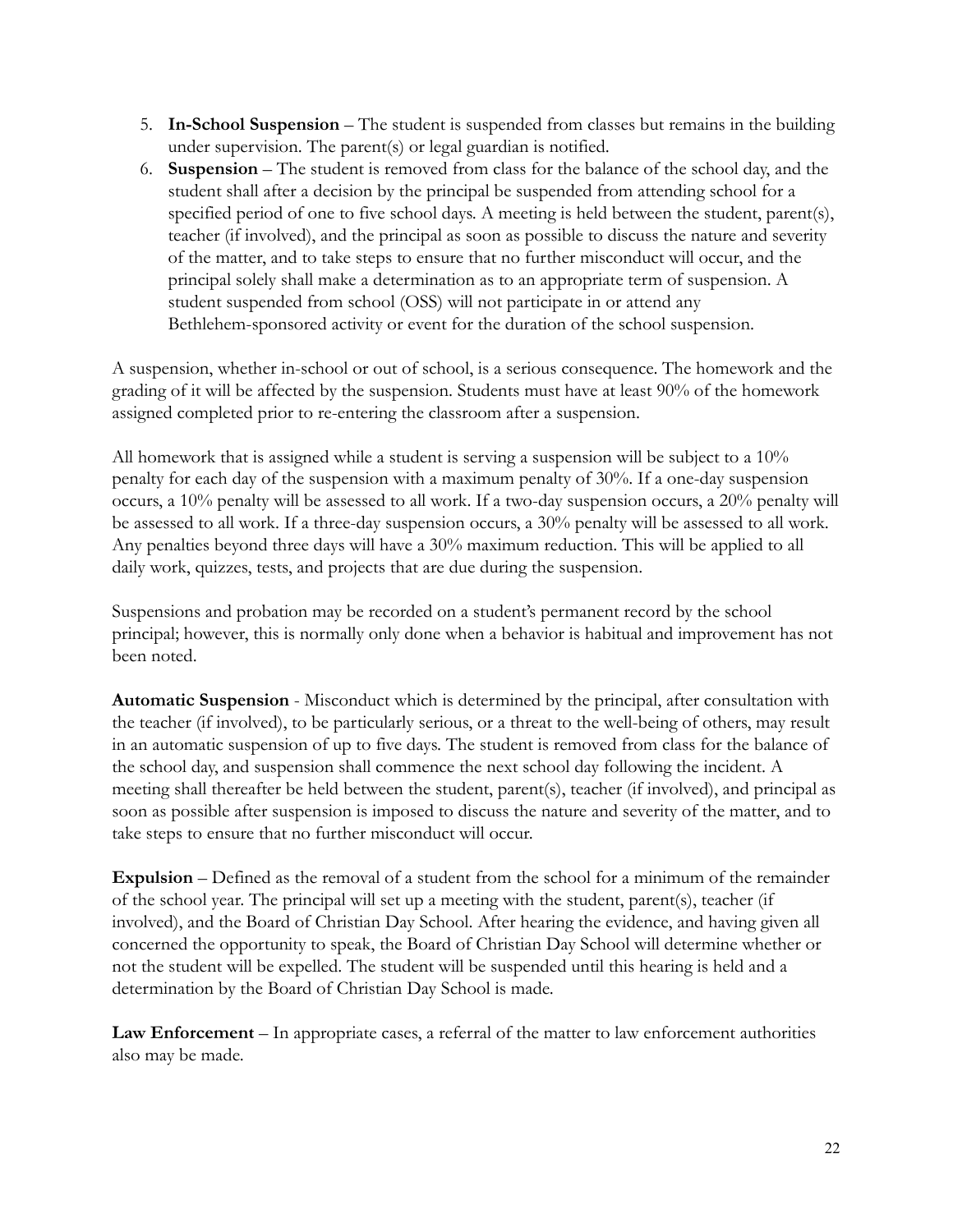## **HARASSMENT/BULLYING POLICY**

Students are to measure their actions according to God's Word in Matthew 22:30: "Love your neighbor as yourself." This tells us to respect others and treat them in the same manner as we expect to be treated. Therefore, harassing or bullying another student, faculty member, and / or staff verbally or physically, on school grounds or via the internet or other communication devices such as cell phones, iPad applications, etc. is strictly forbidden. Such action includes communication/activity outside the school that adversely affects the school's social and academic environment.

Harassment, or bullying includes but is not limited to the following: teasing, taunting, or ridiculing, and racial, socio-economic, or physical attacks, provocations intended to inflict emotional scars; spreading rumors intended to cause damage to another's reputation; exclusion of individuals or certain people from social activities; or any other communication that causes a student, faculty, or staff member distress.

Any person found to be in violation of the Harassment/Bullying Policy will be subject to disciplinary action up to and including expulsion from Bethlehem Lutheran School as outlined in the Suspension/Expulsion Policy found in the Parent/Student Handbook

## **ZERO TOLERANCE-WEAPONS POSSESSION**

A student found in possession of a dangerous weapon, as defined by the Board of Christian Education, will be permanently expelled from Bethlehem Lutheran School.

# **DAMAGES/LOST and FOUND/BOOK RENTAL**

At Bethlehem we strive to teach our students how to be good stewards of all of God's blessings. Each year there is a large accumulation of belongings that were not labeled and ended up being lost. Losses should be reported to the school office immediately. It is encouraged to label all backpacks, coats, snow pants, etc. for easy identification. Items not picked up by the end of the school year will be donated to a local thrift store.

All textbooks are rented from the school and they are included in the tuition. If textbooks are lost or damaged, students will be asked to reimburse the school for the loss as well as any damages. Students will be held responsible for any damage to school property or furniture which was defaced, damaged, or not properly cared for.

## **TECHNOLOGY TOOLS**

Technology tools are provided to the students to use to enhance the learning process. These tools belong to the school. Students are responsible for taking extreme caution when transporting such tools to and from school and exercise care when using any technology provided by the school. If such resources are lost or broken, the student will be responsible for any and all replacement costs.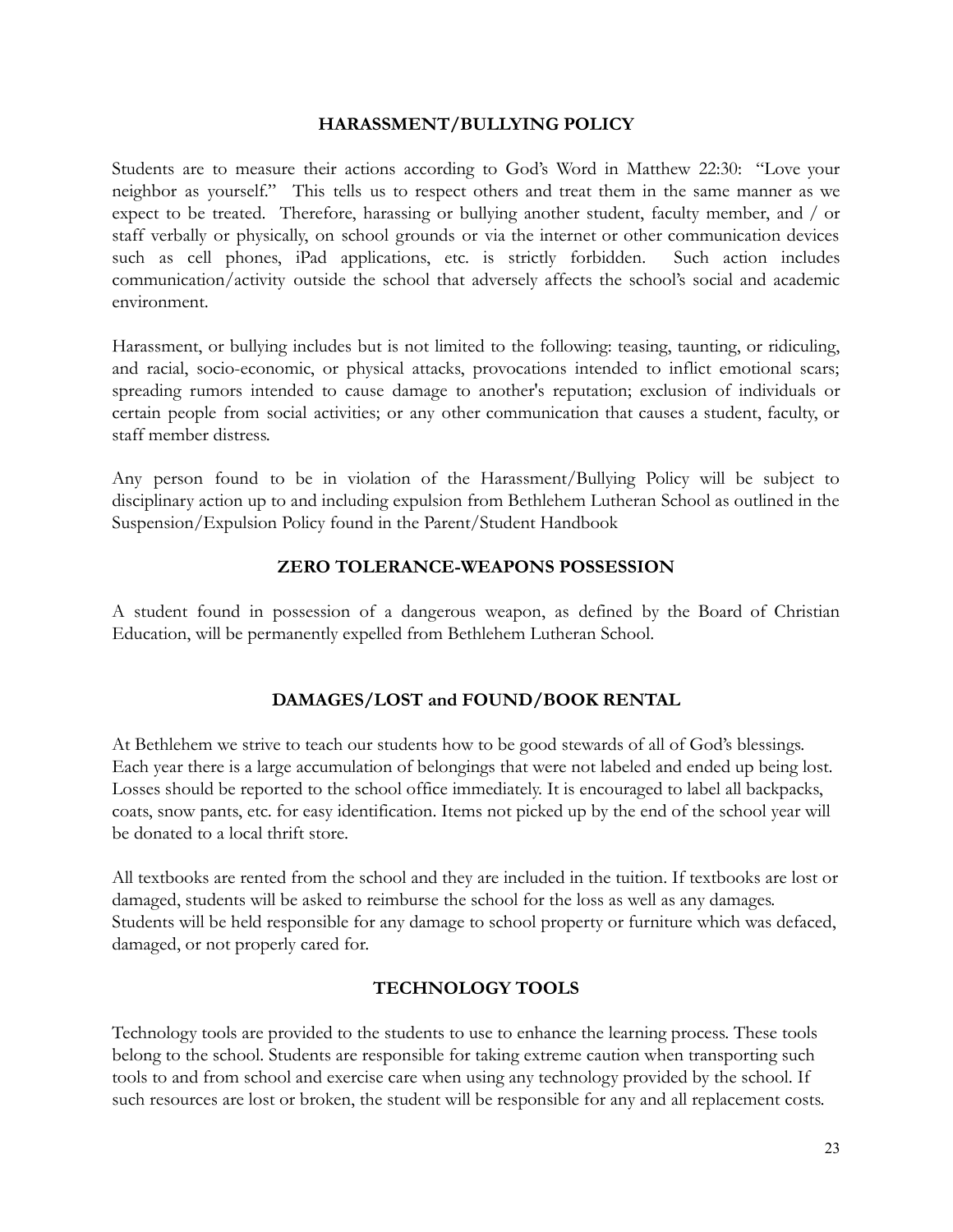Students must also exercise sound judgment when operating technology tools such as mini iPads, laptop computers, and desktop computers. Only school approved apps, websites, and browsers can be used. If misuse occurs, the school reserves the right to terminate user privileges. Additional disciplinary actions may occur.

#### **WIRELESS DEVICES**

Cell phones may be brought to school, but must NOT be in the possession of students during the school day. If found in the on position or in the possession of students, the phones will be confiscated and parents informed. Cell phones are not to be used while at school. The office and classroom phones are available for student use at all times. Other devices such as GPS, Apple Watches, Gizmos, etc. that can be used to track, call, and/or record are not permitted. Parents may speak with the principal and the teacher to receive Board approval in specific instances if necessary.

## **COMMUNICATION**

Multiple communication modalities will be used to provide up-to-date information to parents:

- **Classroom newsletters and blogs** will be used to share exciting classroom information and upcoming events.
- **The school website and school blog** will be used to share important information with all stakeholders.
- **School Reach** will be used to share quick reminders and updates via telephone and text messages.
- As always, **the school office personnel** are able to answer any questions you may have.
- **The Charger Chat** will be sent home electronically weekly and will also be available on the school website. School telephone: **989-755-1144 ext 213**

School website: **www.BethlehemSaginaw.org** *CLICK ON THE SCHOOL TAB.*

School blog: **www.BethlehemChargers.blogspot.com**

●

# **CIVIL RIGHTS COMPLAINT**

If anyone believes that Bethlehem Lutheran School has violated his/her civil rights, he/she may discuss it informally with the Board of Education's local Civil Rights Coordinator. If the response is unsatisfactory, the following formal steps may be taken:

**STEP 1** - Write a signed statement to the Coordinator above within 5 days of the informal response. The coordinator must respond in writing within 5 days.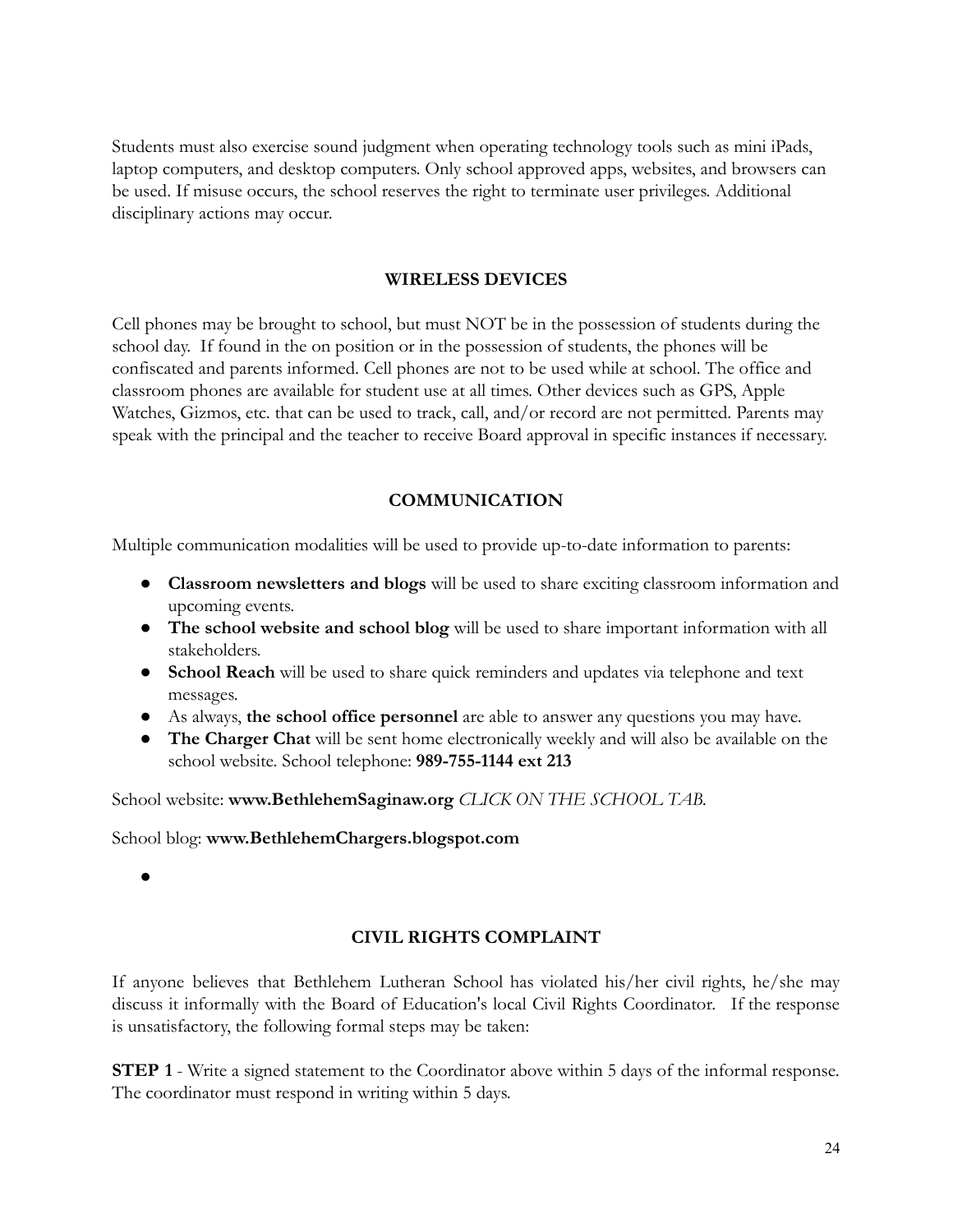**STEP 2** - To appeal the Coordinator's decision, submit a signed statement of appeal to the Principal within 5 days. He will meet with all concerned parties and respond in writing within 10 days.

**STEP 3** - To appeal the Principal's decision, submit a signed statement of appeal to the Board of Education within 5 days. They will meet with all concerned parties within 40 days and respond in writing within 10 more days.

**STEP** 4 - If the grievance is still not satisfactorily resolved, appeal may be made to the Michigan Department of Civil Rights and/or the Secretary of Agriculture.

# **CONFLICT RESOLUTION/STEPS TO FILE GRIEVANCE**

Our Lord has given us direction whenever we do not agree with another person. In Matthew 18:15-17, He gives guidelines, which we should follow:

- 1. Personally go and talk with the person.
- 2. If you cannot agree, take another person along (Principal) to listen to both sides and attempt to come to some conclusion.
- 3. If one still is not satisfied, tell it to the church (Board of Christian Education) where they will listen to the complaint at the beginning of the meeting, dismiss the person, and discuss the item in question.

# **NON-DISCRIMINATORY POLICY**

Bethlehem Lutheran School admits students of any race, color, national and ethnic origin to all rights, privileges, programs and activities generally accorded or made available to students at the school. It does not discriminate on the basis of race, color, national and ethnic origin in administration of its educational policies and athletic and other school-administered programs. If there is a shortage of classroom space, preference in enrollment is given to members of Bethlehem Congregation.

## **SEXUAL DISCRIMINATION**

The Board of Education has adopted a policy that is available for your information in either the church or school office.

# **GUIDELINES FOR DROPPING OFF/PICKING UP STUDENTS**

1. All students are to be dropped off in the morning from the west (Weiss St.) parking lot. Preschool families may enter through the school office doors.